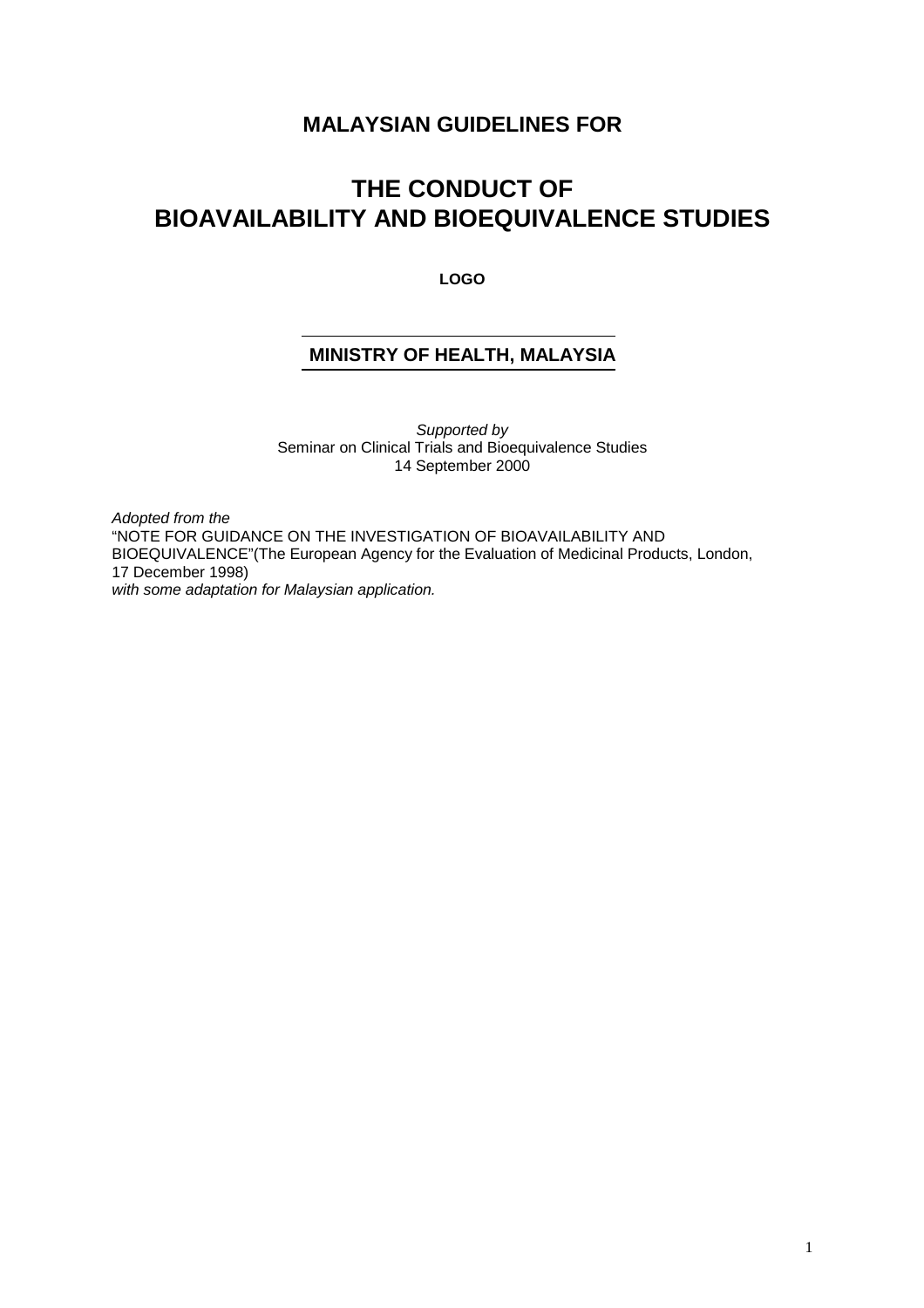#### **FOREWORD**

The Ministry of Health is constantly emphasising the quality, efficacy and safety of pharmaceutical products to safeguard the Malaysian public. With the increasing availability of generic products in the Malaysian market, it is imperative that the Ministry of Health introduce a mechanism to further ensure that generic products available are therapeutically equivalent to the innovator's products and are clinically interchangeable. In practice, demonstration of bioequivalence (BE) is generally the most appropriate method of substantiating therapeutic equivalence between medicinal products.

The objective of the "Malaysian Guidelines for the Conduct of Bioavailability and Bioequivalence Studies" is to ensure that BE studies in Malaysia are conducted according to the international ethical and scientific standards based on good science. The studies should be well designed and comply to Good Clinical Practice and Good Laboratory Practice. This guideline mainly adopts the basic principles outlined by The European Agency for the Evaluation of Medicinal Products (EMEA) : " Note for Guidance on the Investigation of Bioavailability and Bioequivalence" with some adaptations to suit local requirements. Strict adherence to this guideline will facilitate mutual acceptance of BE studies done locally by international regulatory authorities.

The development of this guideline is indeed very timely and necessary in the wake of greater demand of quality drug products by the Malaysian public. It will also mark another milestone in our efforts to strengthen the local pharmaceutical industry in its efforts to promote quality products in this country as well as to penetrate international export markets.

I would like to congratulate the committee who have worked diligently in the preparation of the Malaysian Guidelines for the Conduct of Bioavailability and Bioequivalence Studies and I am confident that this will be a beneficial long term endeavour.

> **Tan Sri Dato' Dr. Abu Bakar Suleiman** Director General of Health Malaysia

Ministry of Health Kuala Lumpur September 2000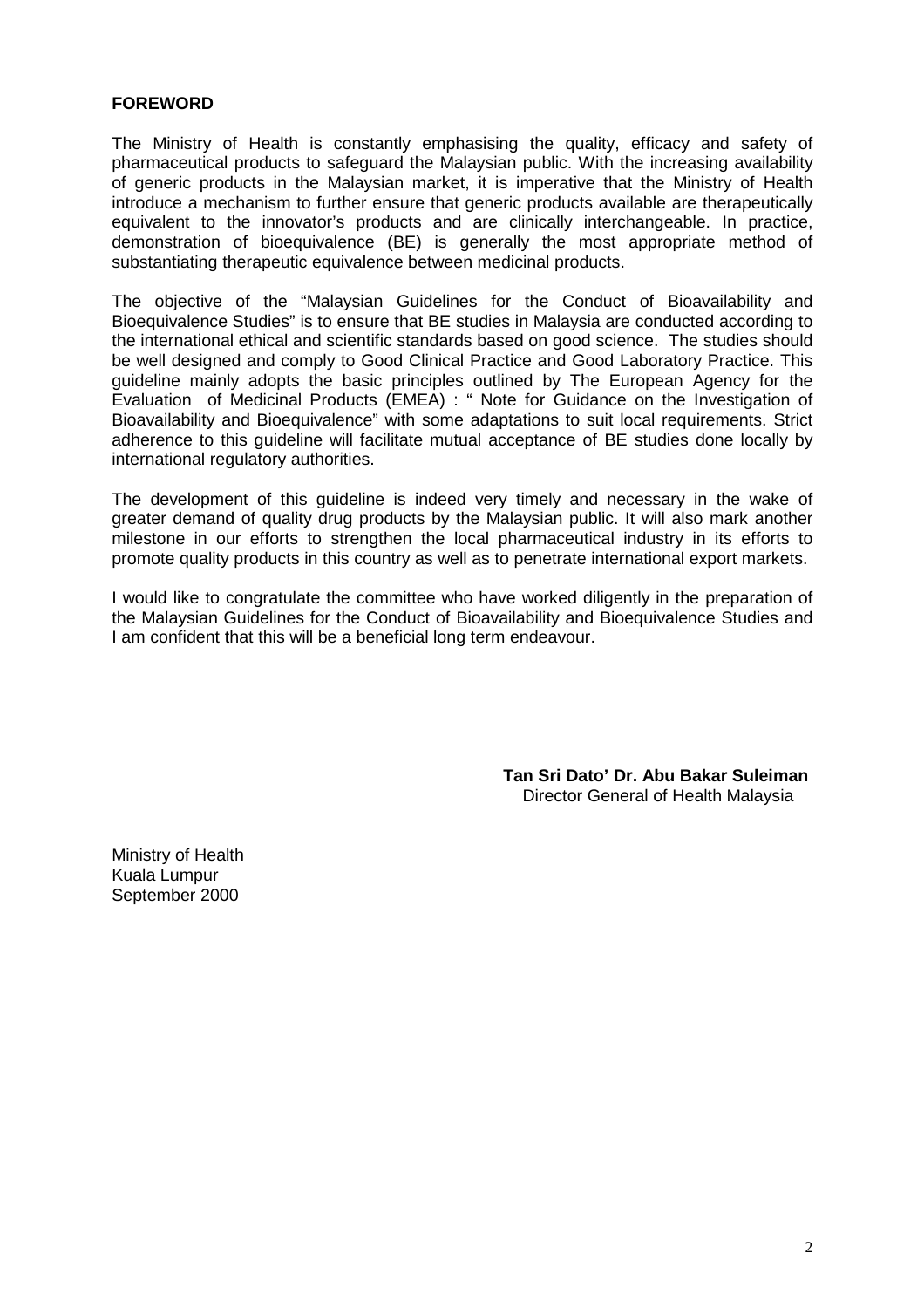#### **PREFACE**

In line with the Ministry of Health objectives of ensuring quality, efficacy and safety of pharmaceutical products that are marketed, the Drug Control Authority at its 92nd Meeting has decided to review the registration of generic products to include Bioeguivalence (BE) studies requirements for certain categories oral immediate release products.

Bioavailability (BA) testing of drug products in humans provides the most appropriate method available for determining bioequivalence. Two drug products are considered bioequivalent if they are pharmaceutically equivalent and their bioavailabilities after administration in the same molar dose are similar to such a degree that their effects, can be expected to be essentially the same.

The Working Committee for BE Studies which was formed in September 1999, comprising of representatives from University Malaya (UM), Universiti Sains Malaysia (USM), Universiti Kebangsaan Malaysia (UKM), International Medical University (IMU), National Pharmaceutical Control Bureau (NPCB) and the pharmaceutical industry. The members were officially appointed to undertake the task of formulating an action plan for the conduct of BE studies in Malaysia through collaborative efforts.

Publication of the "Malaysian Guidelines for the Conduct of Bioavailability and Bioequivalence Studies" marked the first outcome of this committee's objectives. This guideline is to provide guidance to the local researchers in conducting BE Studies in accordance to established international standards. Implementation of this guideline will promote properly designed studies being carried out. The committee is currently looking into other strategies, focusing more attention to the therapeutic equivalence of local generic drug products.

I would like to sincerely thank the Working Committee for their invaluable contributions, especially to UM for their commitment and dedication in ensuring the publication of this important document. I am indeed very grateful to the pharmaceutical industry for their financial support and to the Chairman of the National Clinical Research Committee, I wish to say "Thank you Dato' for your guidance and encouragement ".

> **CHE MOHD ZIN CHE AWANG** Director, National Pharmaceutical Control Bureau and Chairman, Working Committee for Bioeguivalence Studies

Ministry of Health Kuala Lumpur September 2000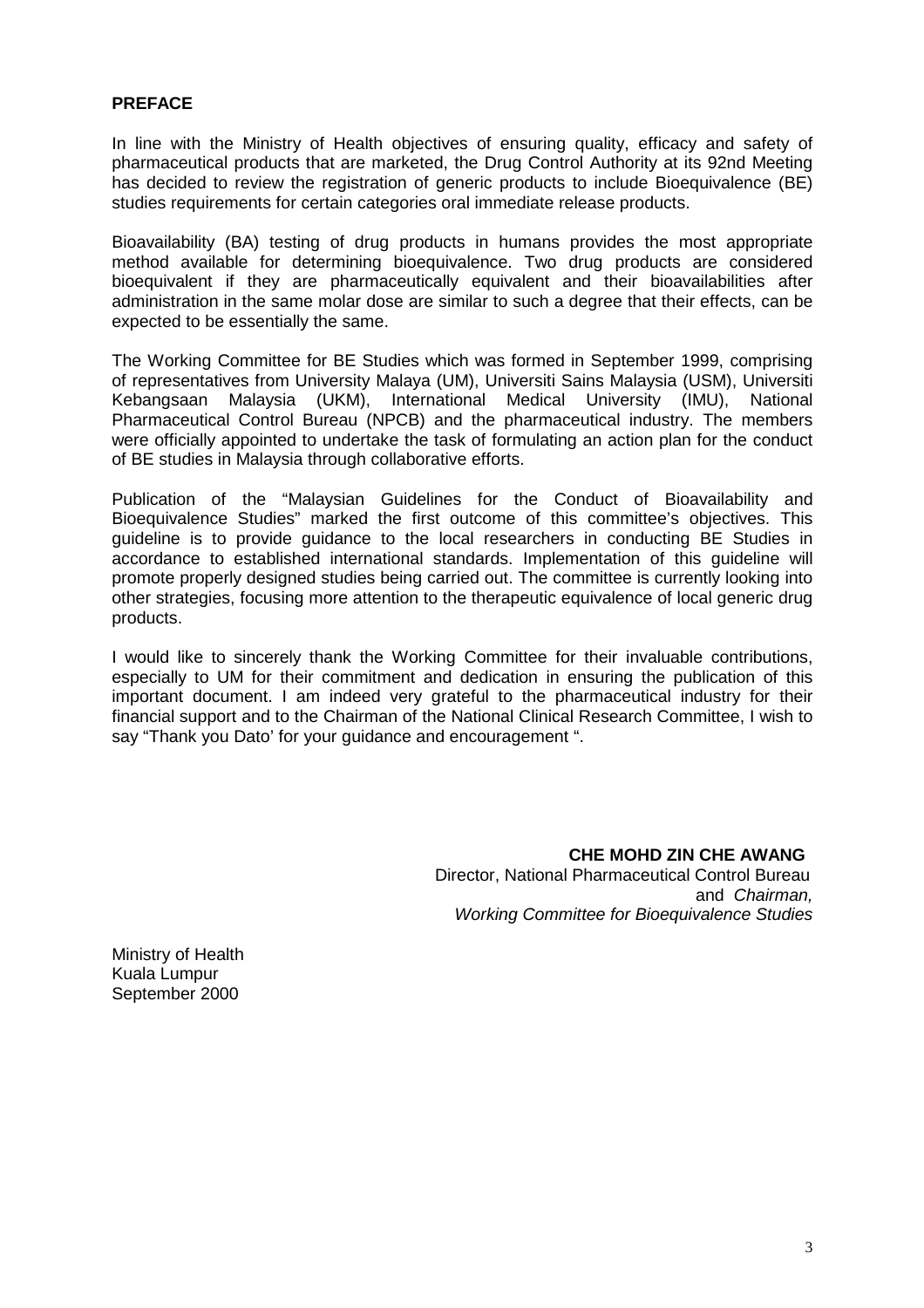#### **WORKING COMMITTEE FOR BIOEQUIVALENCE STUDIES**

- **National Pharmaceutical Control Bureau** Che Mohd Zin Che Awang ( Chairman ) Fudziah Dato'Ariffin ( Secretary ) Dr. Ramli Abdul Ghani
- **University Malaya** Prof. Madya Dr. Lee Toong Chow Prof. Dr. Lang Chim Choy Prof. Dr. Zahurin Mohamed
- **Universiti Sains Malaysia** Prof. Madya Dr. Yuen Kah Hay Prof. Madya Dr. Yahaya Hassan Prof. Madya Dr. Aishah Latiff Prof. Madya Dr. Shariff Mahsufi Mansor Prof. Madya Dr. Zabidah Ismail
- **Universiti Kebangsaan Malaysia** Prof. Madya Dr. Aishah Adam
- **International Medical University** Datuk Prof. Dr.Mustaffa Embong Dr. Er Hui Meng

#### **EXPERT WORKING GROUPS ON THE "MALAYSIAN GUIDELINES FOR THE CONDUCT OF BIOAVAILABILITY AND BIOEQUIVALENCE STUDIES"**

- **Protocol Section** Prof. Madya Dr. Lee Toong Chow (Chairperson) Prof. Madya Dr. Yuen Kah Hay Prof. Madya Dr. Yahaya Hassan Fudziah Dato' Ariffin (Secretary)
- **Analytical Section** Prof. Madya Dr.Lee Toong Chow (Chairperson) Prof. Dr. Zahurin Mohamed Prof. Madya Dr. Aishah Latiff Prof. Madya Dr. Aishah Adam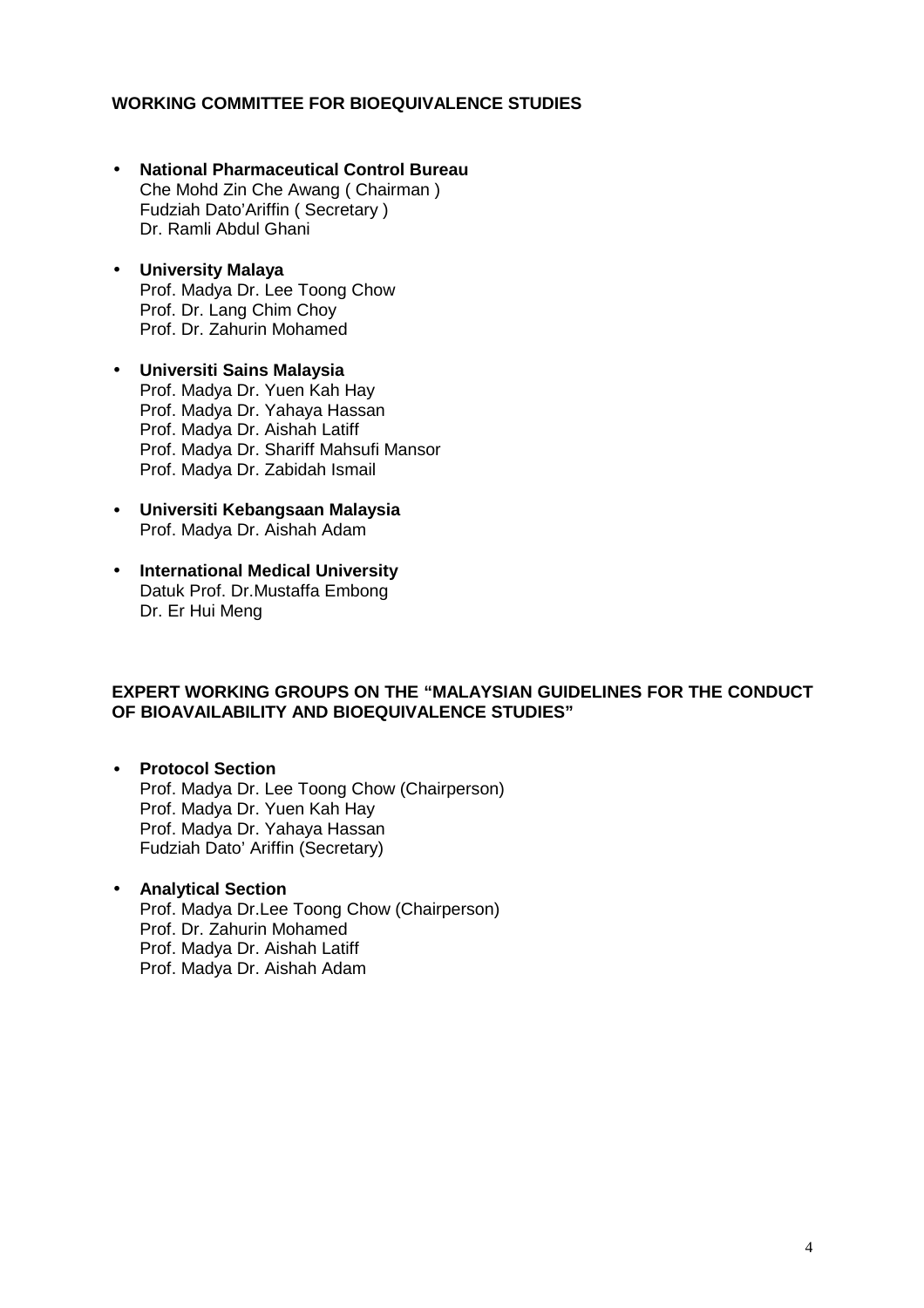# **TABLE OF CONTENTS**

#### Foreword

#### Preface

Working Committee for Bioequivalence Studies

| 1. |                                                                                                                                                                                                                                                                                                                                                                                                                                                                                                                                                                          |
|----|--------------------------------------------------------------------------------------------------------------------------------------------------------------------------------------------------------------------------------------------------------------------------------------------------------------------------------------------------------------------------------------------------------------------------------------------------------------------------------------------------------------------------------------------------------------------------|
| 2. | 2.1. Pharmaceutical equivalents<br>2.2. Pharmaceutical alternatives<br>2.3. Bioavailability<br>2.4. Bioequivalents<br>2.5. Essentially similar products<br>2.6. Therapeutic equivalents                                                                                                                                                                                                                                                                                                                                                                                  |
| 3. | 3.1. Design<br>3.2. Subjects<br>3.2.1.<br>Number of subjects<br>3.2.2. Selection of subjects<br>3.2.3. Inclusion of patients<br>3.2.4. Genetic phenotyping<br>3.3. Standardisation of the study<br>3.4. Sampling<br>3.5. Washout period<br>3.6. Characteristics to be investigated<br>3.7. Chemical analysis<br>3.8. Reference and test product<br>3.9. Data analysis<br>3.9.1. Statistical analysis<br>3.9.2. Handling deviations from the study plan<br>3.9.3. A remark on individual and population bioequivalence<br>3.10. "In vitro" Dissolution<br>3.11. Reporting |
| 4. | APPLICATIONS FOR PRODUCTS CONTAINING NEW<br>4.1. Bioavailability<br>4.2. Bioequivalence                                                                                                                                                                                                                                                                                                                                                                                                                                                                                  |
|    | 5. APPLICATIONS FOR PRODUCTS CONTAINING APPROVED<br>5.1.<br>Bioequivalence studies<br>5.1.1. Oral immediate release products with systemic action:<br>5.1.2.<br>Oral solutions<br>5.1.3. Non-oral Immediate release forms with systemic action<br>5.1.4. Modified release dosage form<br>5.1.5. Fixed combination product<br>5.1.6. Parenteral Formulations<br>5.1.7.<br>Gases<br>5.1.8. Locally applied products<br>In-vitro dissolution<br>5.1.<br>5.2.<br>Variations                                                                                                  |
|    | Dose proportionality in oral dosage form<br>5.3.                                                                                                                                                                                                                                                                                                                                                                                                                                                                                                                         |

5.4. Suprabioavailability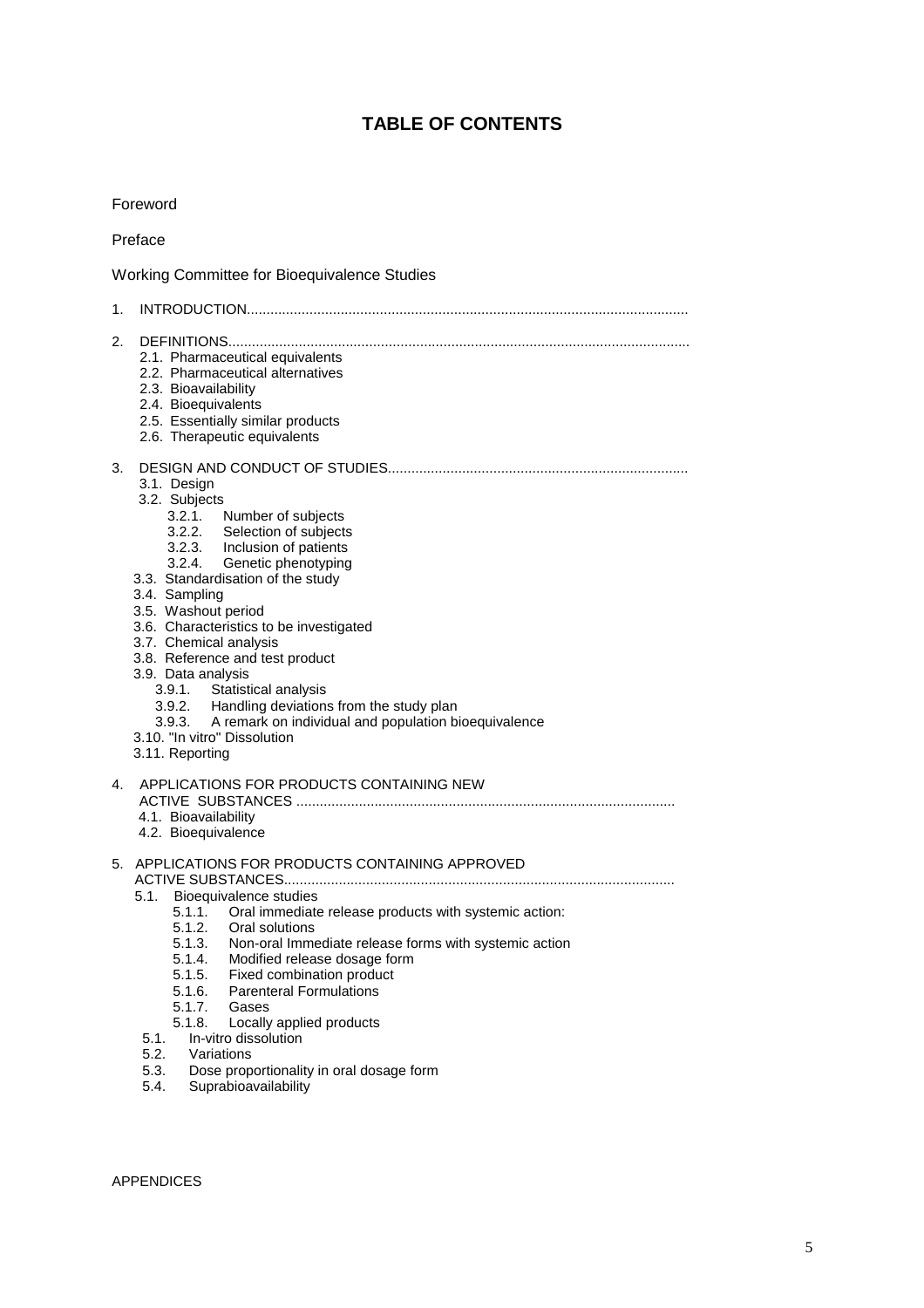#### SUPPLEMENTS

| I: Metropolitan Life Insurance Company Standards |
|--------------------------------------------------|
|                                                  |
|                                                  |
|                                                  |

lll: Reporting Format...................................................................

HELPFUL POINTER FOR THE CONDUCT OF BIOEQUIVALENCE STUDIES...................................................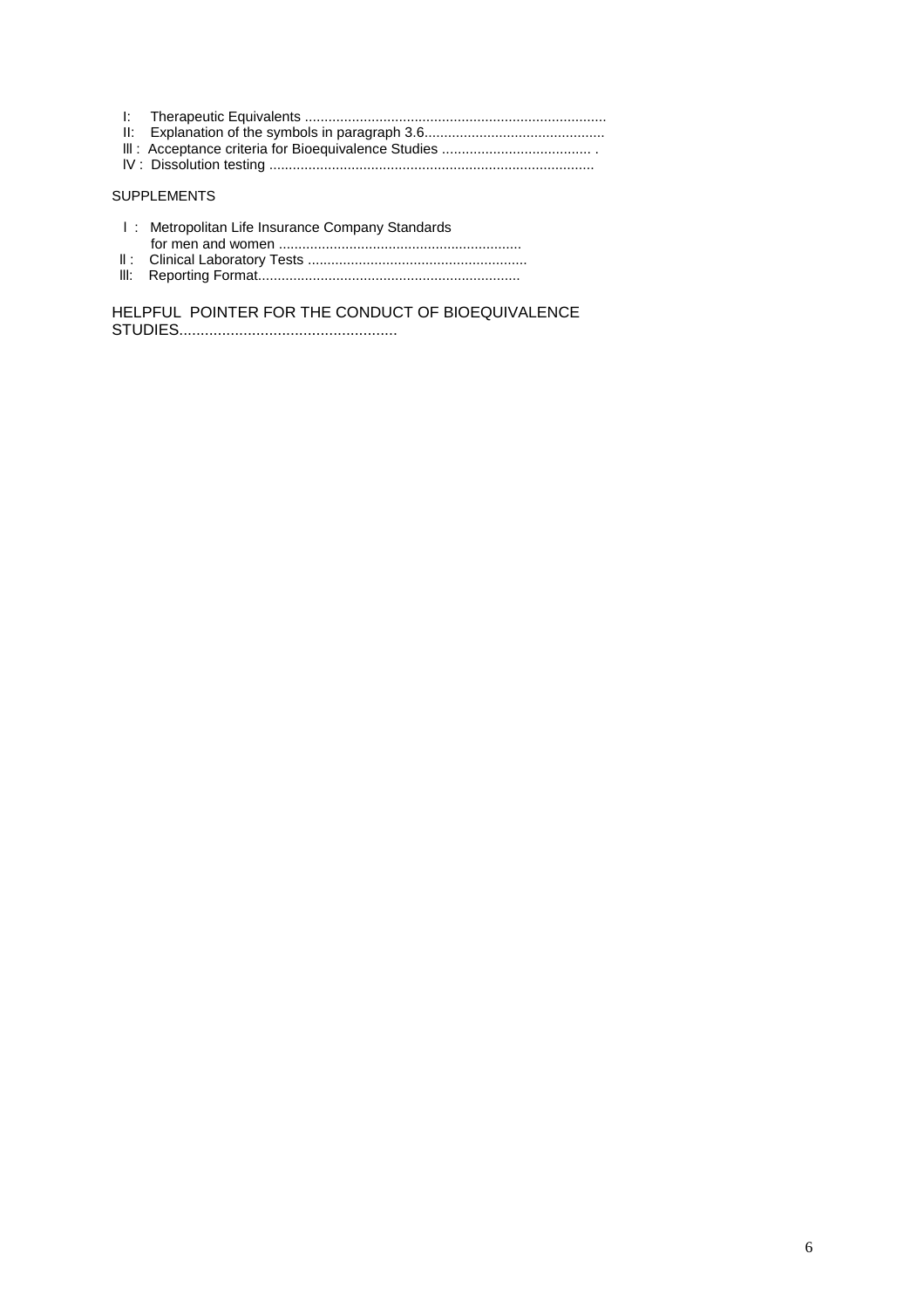## **1. INTRODUCTION**

To exert an optimal pharmacotherapeutic action an active substance should be delivered at the site of its action in an effective concentration during the desired period. To allow prediction of the therapeutic effect the performance of the pharmaceutical form containing the active substance should be reproducible. Several therapeutic misadventures in the past (digoxin, phenytoin, primadone) testify the necessity of this reproducibility as a quality requirement. Thus the bioavailability (definition: par. 2.3) of an active substance from a pharmaceutical product should be known and be reproducible. This is especially the case if one product is substituted for another. In that case the product should show the same therapeutic effect in the clinical situation. It is generally cumbersome to assess this by clinical studies.

Assuming that in the same subject, an essentially similar plasma concentration time course will result in essentially similar concentrations at the site of action and thus in an essentially similar effect, pharmacokinetic data instead of therapeutic results may be used to establish equivalence: bioequivalence (definition: par. 2.4). In addition, this concept of interchangeability for bioequivalence product applies not only to the dosage form, but also to the instructions for use and even to the packaging specifications, when these are critical to the stability and shelf-life of the products.

It is the objective of this guideline to define, for products with a systemic effect, when bioavalability or bioequivalence studies are necessary and to formulate requirements for their design, conduct and evaluation.

For medicinal products not intended to be delivered into the general circulation, the common systemic bioavailability approach cannot be applied. Under these conditions the (local) availability may be assessed, where necessary, by measurements quantitatively reflecting the presence of the active substance at the site of action by methods specially chosen for that combination of active substance and localisation (see section 5.1.8).

#### **2. DEFINITIONS**

Before defining bioavailability and related terminology some definitions pertaining to pharmaceutical forms are given:

#### **2.1. Pharmaceutical equivalents**

Medicinal products are pharmaceutical equivalents if they contain the same amount of the same active substance(s) in the same dosage forms that meet the same or comparable standards.

Pharmaceutical equivalence does not necessarily imply bioequivalence as differences in the excipients and/or the manufacturing process can lead to faster or slower dissolution and/or absorption.

#### **2.2. Pharmaceutical alternatives**

Medicinal products are pharmaceutical alternatives if they contain the same therapeutic moiety but differ in chemical form of that moiety or in the dosage form or strength.

The therapeutic moiety may be used in the form of salts, esters, etc.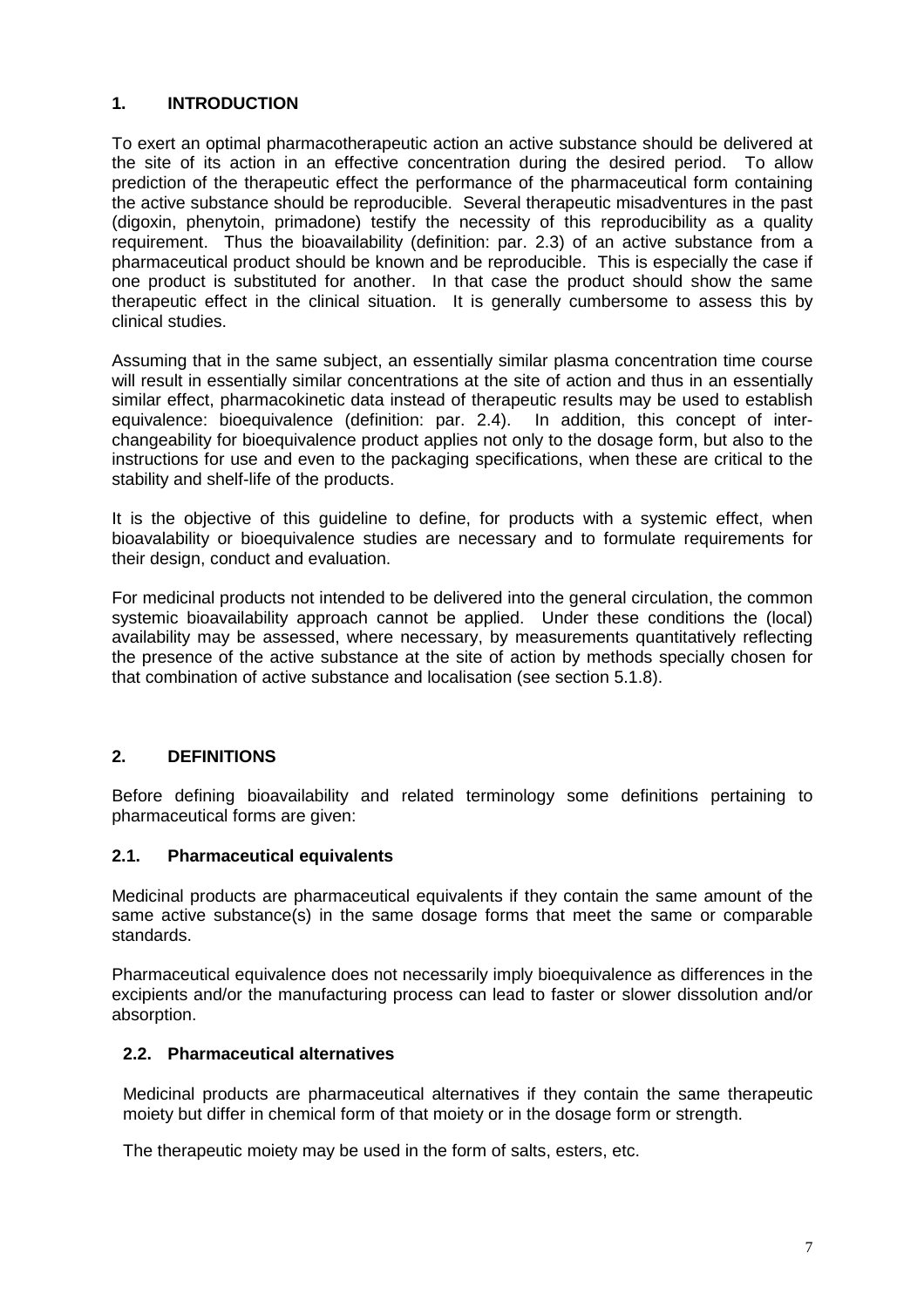## **2.3. Bioavailability**

Bioavailability means the rate and extent to which the active substance or therapeutic moiety is absorbed from a pharmaceutical form and becomes available at the site of action.

In the majority of cases substances are intended to exhibit a systemic therapeutic effect, and a more practical definition can then be given, taking into consideration that the substance in the general circulation is in exchange with the substance at the site of action:

Bioavailability is understood to be the extent and the rate to which a substance or its therapeutic moiety is delivered from a pharmaceutical form into the general circulation.

It may be useful to distinguish between the "absolute bioavailability" of a given pharmaceutical form as compared with that (100%) following intravenous administration(e.g. oral solution vs. i.v.) and the "relative bioavailability" as compared with another form administered by any route other than intravenous (e.g. tablets vs. oral solution).

## **2.4. Bioequivalents**

Two medicinal products are bioequivalents if they are pharmaceutical equivalents or alternatives and if their bioavailabilities (rate and extent) after administration in the same molar dose are similar to such degree that their effects, with respect to both efficacy and safety, will be essentially the same.

#### **2.5. Essentially similar products**

A proprietary medicinal product will be regarded as essentially similar to another product if it has the same qualitative and quantitative composition in terms of active principles (substances), and the pharmaceutical form is the same and, where necessary, bioequivalence with the first product has been demonstrated by appropriate bioavailability studies. By extension, for immediate release products the concept of essentially similar also applies to different oral forms (e.g. tablets and capsules) with the same active substance.

An essentially similar product is intended to be substituted for an innovator product. An "innovator" product is a medicinal product authorised and marketed on the basis of full dossier i.e. including chemical, biological, pharmaceutical, pharmacological-toxicological and clinical data.

#### **2.6 Therapeutic equivalents**

A medicinal product is therapeutically equivalent with another product if it contains the same active substance or therapeutic moiety and, clinically shows the same efficacy and safety as that product, whose efficacy and safety has been established.

In practice, demonstration of bioequivalence is generally the most appropriate method for substantiating therapeutic equivalence between medicinal products which are pharmaceutical equivalents or alternatives, provided they contain excipients generally recognised as not having an influence on safety and efficacy. However, in some cases where different rates of absorption are observed the products - though not bioequivalent -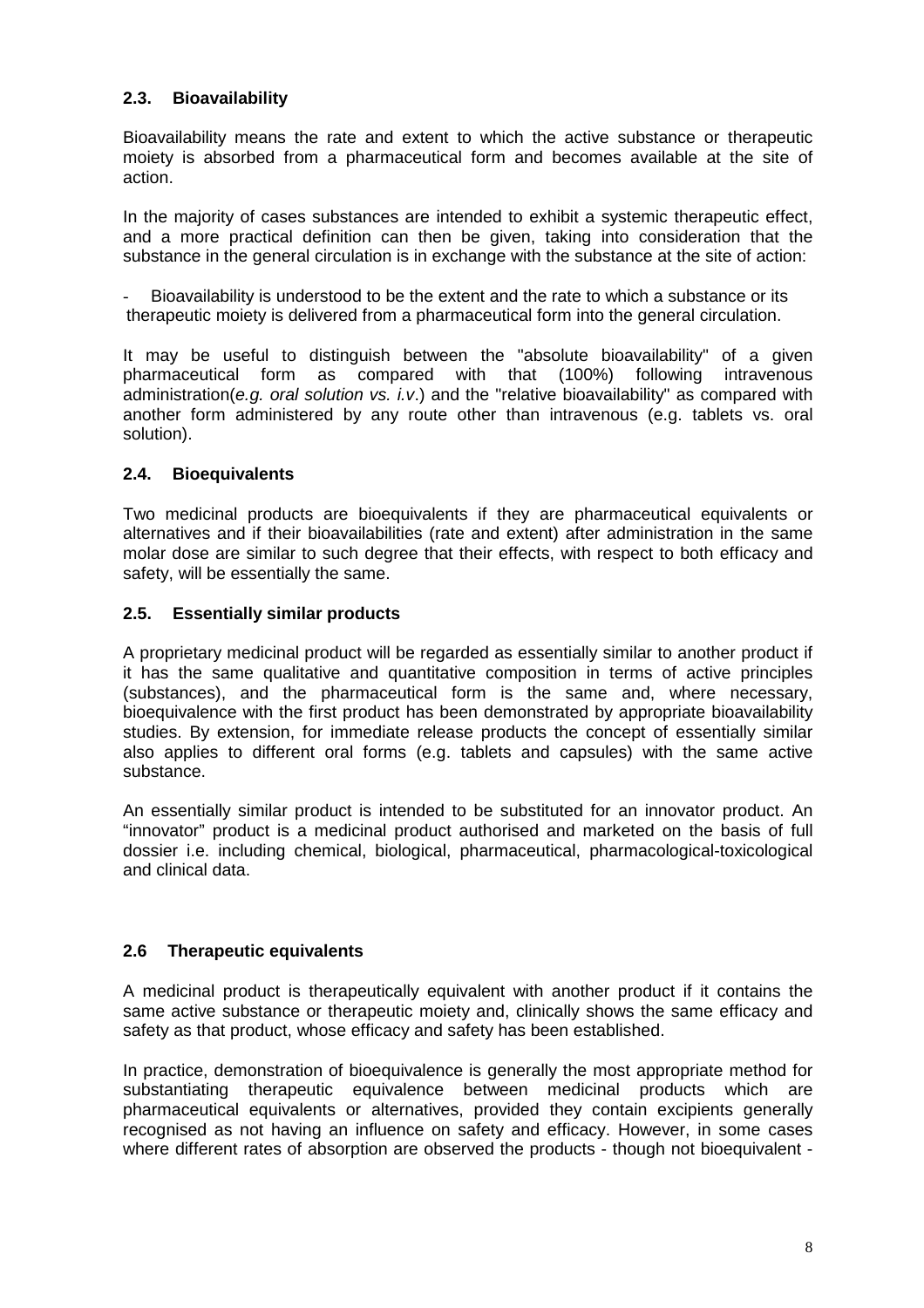can be judged therapeutically equivalent since the differences in absorption rate are not of therapeutic relevance.

For other considerations on this subject reference is made to an annex to this guideline (cf Appendix l).

#### **3. DESIGN AND CONDUCT OF STUDIES**

In the following sections, requirements for the design and conduct of comparative bioavailability studies are formulated. Investigator(s) should have appropriate expertise, qualifications and competence to undertake a proposed study and is familiar with pharmacokinetic theories underlying bioavailability studies. The design should be based on a reasonable knowledge of the pharmacodynamics and/or the pharmacokinetics of the active substance in question. For the pharmacokinetic basis of these studies reference is made to the recommendation "Pharmacokinetic studies in man". The design and conduct of the study should follow Malaysian Guidelines for Good-Clinical Practice including reference to an Ethics Committee.

#### **3.1 Design**

The study should be designed in such a way that the treatment effect (formulation effect) can be distinguished from other effects. In order to reduce variability a cross over design usually is the first choice. Other designs or methods may be chosen in specific situations, but should be fully justified in the protocol and final study report. The subjects should be allocated to treatment sequences in a randomised order.

In general, single dose studies will suffice, but there are situations in which steady-state studies may be required:

- a) If problems of sensitivity preclude sufficiently precise plasma concentration measurement after single dose;
- b) if the intra-individual variability in the plasma concentrations or disposition rate is inherently large;
- c) in the case of dose- or time-dependent pharmacokinetics;
- d) in the case of extended release products (in addition to single dose studies).

In such steady-state studies, the administration scheme should follow the usual dosage recommendations.

#### **3.2 Subjects**

#### **3.2.1.Number of subjects**

The number of subjects required is determined by the error variance associated with each of the pharmacokinetic parameters of primary interest (e.g. AUC, C  $_{\text{max}}$ ) as estimated from a pilot experiment, from previous studies or from published data, by the coverage probability of the confidence interval from relative bioavailability, by the expected deviation from the reference product compatible with bioequivalence and by the required power. The clinical and analytical standards imposed may also influence the statistical determined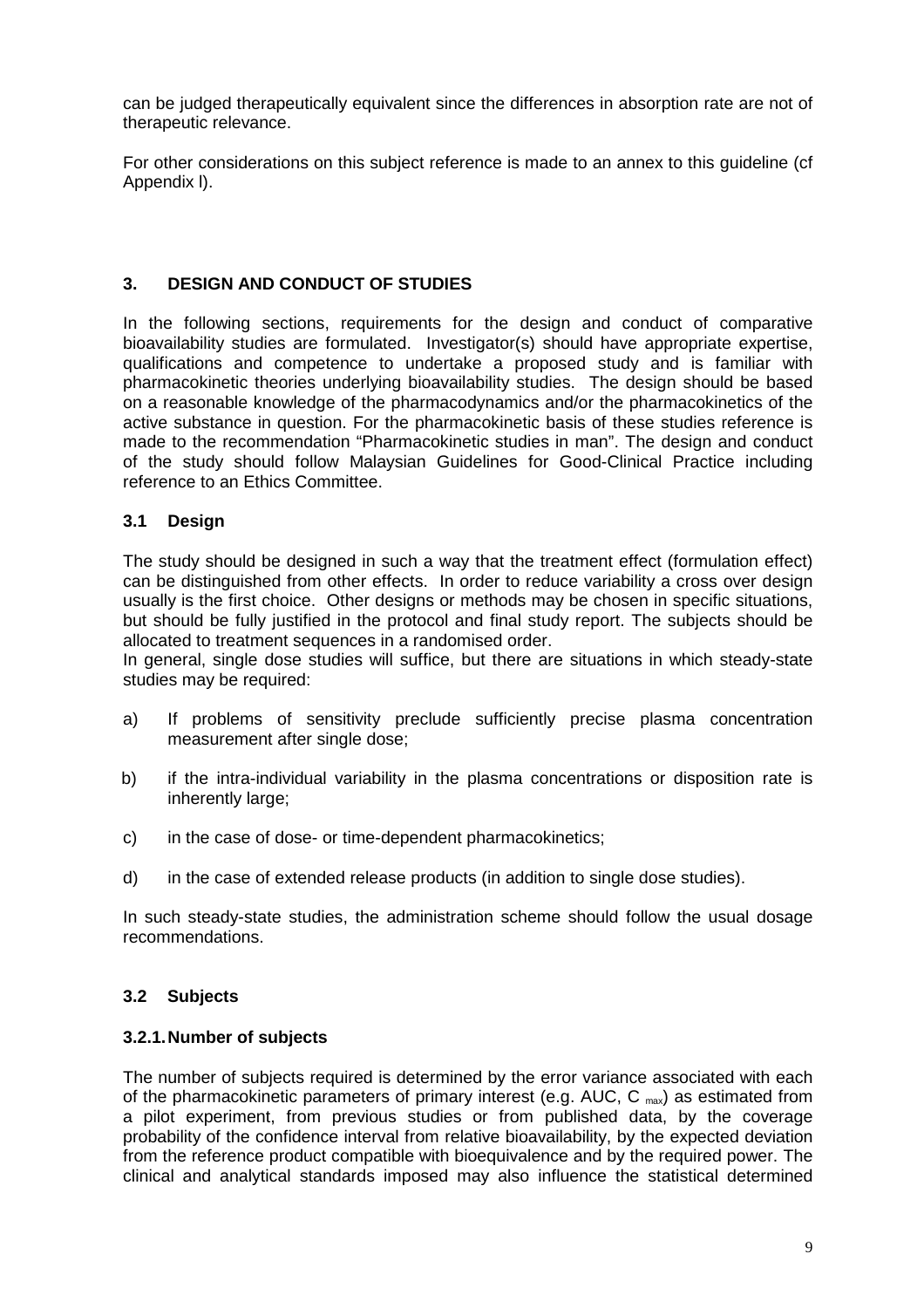number of subjects. However, the minimum number of subjects should not be smaller than 12 and the number of recruited subjects should always be justified.

#### **3.2.2.Selection of subjects**

The subject population for bioequivalence studies should be selected with the aim to minimise variability and permit detection of differences between pharmaceutical products. Therefore, the studies should be performed with healthy volunteers. The inclusion/ exclusion criteria should be clearly stated in the protocol.

Subjects could belong to both sexes; however, the risk to women of childbearing potential should be considered on an individual basis.

In general, subjects should be between  $18 - 55$  years old, capable of giving informed consent and of weight within the normal range according to accepted life tables (cf. Supplement l) or Body Mass Index (BMI) of 18 - 30. They should be screened for suitability by means of clinical laboratory tests (cf. Supplement ll ), an extensive review of medical history, and a comprehensive medical examination. Subjects should preferably be nonsmokers and without a history of alcohol or drug abuse. If moderate smokers are included (less than 10 cigarettes per day) they should be identified as such and the consequences for the study results should be discussed.

If the purpose of the bioequivalence study is to address specific questions such as investigation of differences in bioavailability in different subsets of the population or drugdrug interactions the selection criteria and the statistical analysis should be adjusted accordingly.

#### **3.2.3.Inclusion of patients**

If the investigated active substance is known to have adverse effects and the pharmacological effects or risks are considered unacceptable for healthy volunteers, it may be necessary to use patients instead under suitable precautions and supervision. In this case the applicant should justify the alternative.

#### **3.2.4. Genetic phenotyping**

Phenotyping and/or genotyping of subjects may be considered for safety or pharmacokinetic reasons.

#### **3.3. Standardisation of the study**

The test conditions should be standardised in order to minimise the variability of all factors involved except that of the products being tested. Therefore, standardisation of the diet, fluid intake, exercise and posture is recommended. Subjects should preferably be fasting at least during the night prior to administration of the products. If the reference product is administered with food, subjects should take a standard meal at a specified time before the treatment. The time of day for ingestion should be specified and as fluid intake may profoundly influence gastric passage, the volume of fluid (at least 150 ml) should be constant. All meals and fluids taken after the treatment should also be standardised in regard to composition and time of administration.

The subjects should not take other medication during a suitable period before and during the study and should abstain from food and drinks, which may interact with circulatory, gastro-intestinal, liver or renal function (e.g. alcoholic or xanthine-containing beverages or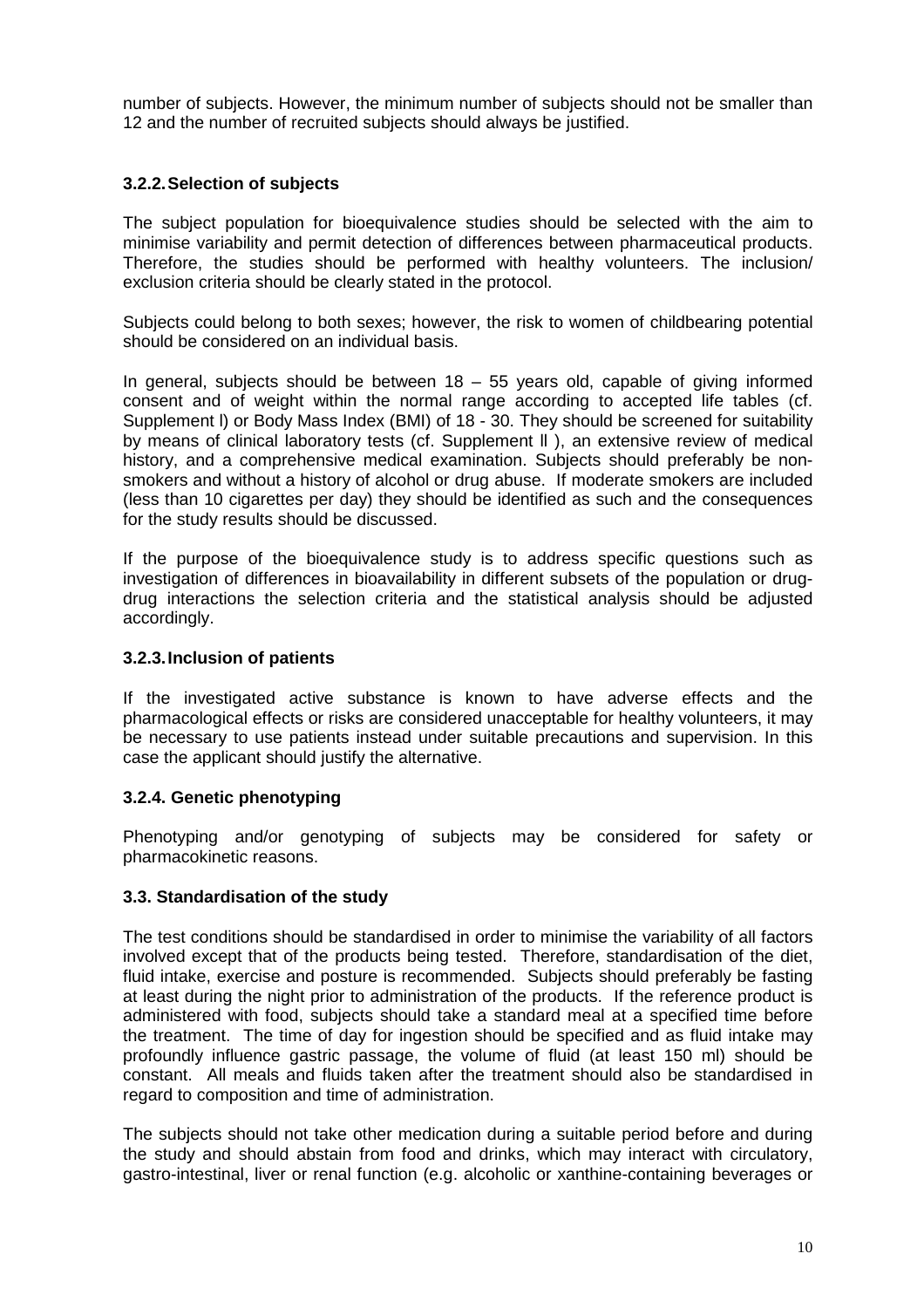certain fruit juices). As the bioavailability of an active substance from a dosage form could be dependent upon gastrointestinal transit times and regional blood flows, posture and physical activity may need to be standardised. All the above criteria should be clearly stated in the protocol.

## **3.4. Sampling**

Blood samples in principle should be used. Urine samples also can be used. Blood samples should be taken at a frequency sufficient for assessing  $C_{\text{max}}$ , AUC,  $t_{\text{max}}$  and other parameters. The sampling schedule should be planned to provide an adequate estimation of Cmax and to cover the plasma concentration time curve long enough to provide a reliable estimate of the extent of absorption; this is generally achieved if the AUC derived from measurements is at least 80 % of the individual AUC extrapolated to infinity.

In a steady-state bioequivalence study, when the circadian rhythm is known to have an influence on biovailability, sampling schedule should be carried out over a full 24 hours cycle.

## **3.5. Washout period**

Subsequent treatments should be separated by periods long enough to eliminate the previous dose before the next one (wash-out period). In steady-state studies washout of the last dose of the previous treatment can overlap with the build-up of the second treatment, provided the build-up period is sufficiently long (at least three (3) times the dominating half-life).

## **3.6. Characteristics to be investigated**

In most cases evaluation of bioequivalence will be based upon the measured concentrations of the parent compound. This may be impossible if (1) the concentration of the parent compound is too low to accurately measure in the biological matrix ( e.g. major difficulty in analytical method, product unstable in the biological matrix) thus giving rise to significant variability or if (2) the half-life of the parent compound is too short to derive any meaningful pharmacokinetic parameters. In these situations, a major biotransformation product should be used provided it reflects the bioavailability of the active substance. Measurement of the concentrations of an active biotransformation product is also essential if the parent compound is a prodrug.

Where the biotransformation product is formed predominantly by a saturable first pass metabolism, concentration-time curves of the metabolite cannot be used to assess bioavailability.

If urinary excretion (rate) is measured the product determined should represent a major fraction of the dose and the excretion rate should be considered to parallel plasma concentrations of the active substance.

In bioavailability studies, the shape of, and the area under the plasma concentration curve or the cumulative renal excretion and excretion rate are mostly used to assess extent and rate of absorption. Sampling points or periods should be chosen, such that timeconcentration profile is adequately defined so as to allow the estimation of relevant parameters. From the primary results the bioavailability characteristics desired are estimated, namely AUC<sub>t</sub>, AUC, C<sub>max</sub>, t<sub>max</sub>, Ae<sub>t</sub>, Ae∝, dAe/dt, or any other justifiable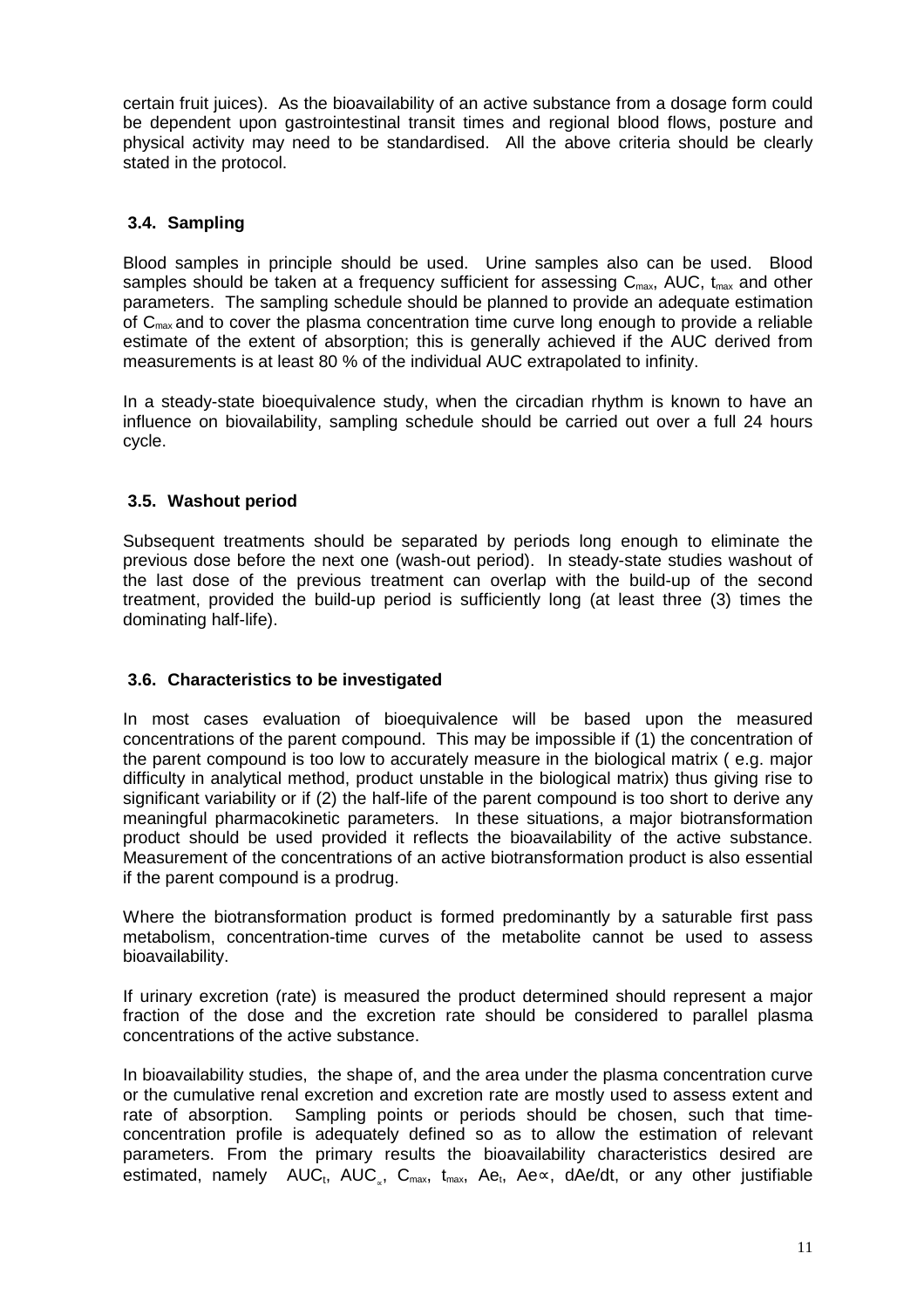characteristics (cf Appendix ll). The method of calculating AUC-values should be specified. For additional information,  $t_{\frac{1}{2}}$  and MRT can be estimated. For studies in steadystate  $AUC_{\tau}$ , and fluctuation should be provided. The exclusive use of modelled characteristics is not recommended unless the pharmacokinetic model has been validated for the active substance and the products.

If pharmacodynamic effects are used as characteristics the measurements should provide a sufficiently detailed time course and the initial values in each period should be comparable and the complete effect curve should remain below the maximum physiological response. Specificity, accuracy and reproducibility of the measurements should be sufficient. The non-linear character of the dose/response relationship should be taken into account and base line measurements should be subtracted before data analysis.

#### **3.7. Chemical analysis**

The bioanalytical methods used to determine the active principle and/or its biotransformation products in plasma, serum, blood or urine or any other suitable matrix must be well characterised, fully validated and documented to yield reliable results that can be satisfactorily interpreted. The main objective of method validation is to demonstrate the reliability of a particular method for the quantitative determination of an analyte(s) concentration in a specific biological matrix. The characteristics of a bioanalytical method essential to ensure the acceptability of the performance and reliability of analytical results are (1) stability of the analyte(s) in the biological matrix under processing conditions and during the entire period of storage (2)specificity (3) accuracy (4) sensitivity (5) precision and (6) response function.

The validation of a bioanalytical method should comprise two distinct phases: (1) the prestudy phase in which the assay is developed to comply with the six characteristics listed above and (2) the study phase itself in which the validated bioanalytical method is applied to the actual analysis of samples from the biostudy mainly evaluating stability, accuracy and reproducibility. In addition, it is necessary to validate the method of processing and handling the biological samples.

All procedures should be performed according to pre-established Standard Operating Procedures(SOPs). All relevant procedures and formulae used to validate the bioanalytical method should be submitted and discussed, Any modification of the bioanalytical method before and during analysis of study specimens requires adequate revalidation; all modifications should be reported and the scope of revalidation justified.

For the validation of analytical methods refrence can be made to the relevant ICH guidelines " Validation of analytical procedures : Definition and Terminology" and "Validation of Analytical Procedures:Methodology"

Attention should be given to the requirements of the note for guidance on the "Investigation of Chiral Active Substances" as far as relevant for bioavailability and bioequivalence studies.

#### **3.8. Reference and test product**

Generic products, being pharmaceutical equivalents or alternatives are normally compared with the corresponding form of a well established "Innovator" medicinal product (reference product). The choice of reference product should be justified by the applicant and agreed upon by the regulatory authority .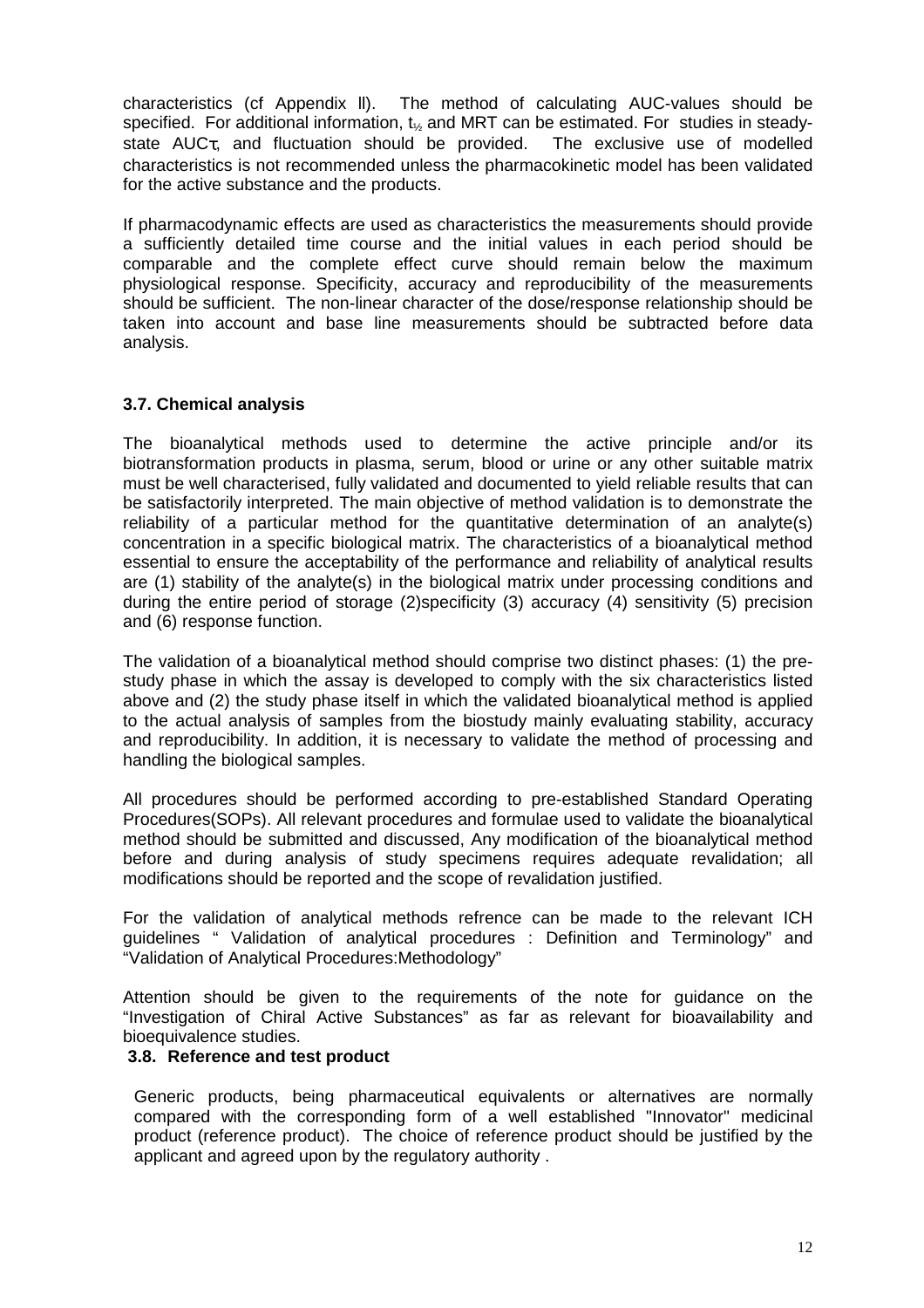All investigated products must have been prepared in accordance and conformed with Good Manufacturing Practice. Batch control results of the test product should be reported. The test product must originate from a batch of at least 100,000 units or 1/10 of a full production batch whichever is larger. This should be prepared by a manufacturing process which meaningfully simulates that which will be used in production; in case of production batch smaller than 100,000 units, a full production batch will be required.

If the product is subjected to further scale-up, samples of the product from the production batches should be compared with those of the test batch, and should show similar in-vitro dissolution profiles ( cf Appendix IV ) when employing suitably discriminatory dissolution test conditions. The study sponsor will have to retain a sufficient number of product samples for one year in excess of the accepted shelf-life to allow retesting, if requested by the regulatory authority.

#### **3.9. Data analysis**

The aim of a bioequivalence study is to demonstrate equivalence within the acceptance range regarded as clinically relevant.

The primary concern in bioequivalence assessment is to limit the risk of erroneously accepting bioequivalence which should not exceed the nominal risk of 5%, and to try to minimise the risk of erroneously rejecting bioequivalence.

#### **3.9.1. Statistical analysis**

The statistical method for testing bioequivalence is based upon the 90% confidence interval for the ratio of the population means (Test/Reference) for the parameters under consideration. This method is equivalent to the corresponding two one-sided test procedure with the null hypothesis of bioinequivalence at the 5% significance level. The statistical analysis (e.g. analysis of variance[anova]) should take into account sources of variation that can be reasonably assumed to have an effect on the response.

The validity of the assumptions underlying the statistical analysis (e.g. additivity, normality) may often be improved by transforming the raw data prior to analysis, preferably using a logarithmic transformation. This is suggested for the pharmacokinetic parameters that derived from measures of concentration e.g. AUC, Cmax, etc.

The statistical methods for  $t_{\text{max}}$  should be non-parametric. For all pharmacokinetic parameters of interest in addition to the appropriate 90% confidence intervals for the comparison of the two formulations, summary statistics such as median, minimum, maximum should be given.

#### **3.9.2. Handling deviations from the study plan**

The method of analysis should be planned in the protocol. The protocol should also specify methods for handling drop-outs and for identifying biologically implausible outliers. Post hoc exclusion of outliers is not generally accepted. If modelling assumptions made in the protocol (e.g. for extrapolating AUC to infinity) turn out to be invalid, a revised analysis in addition to the planned analysis (if this is feasible) should be presented and discussed.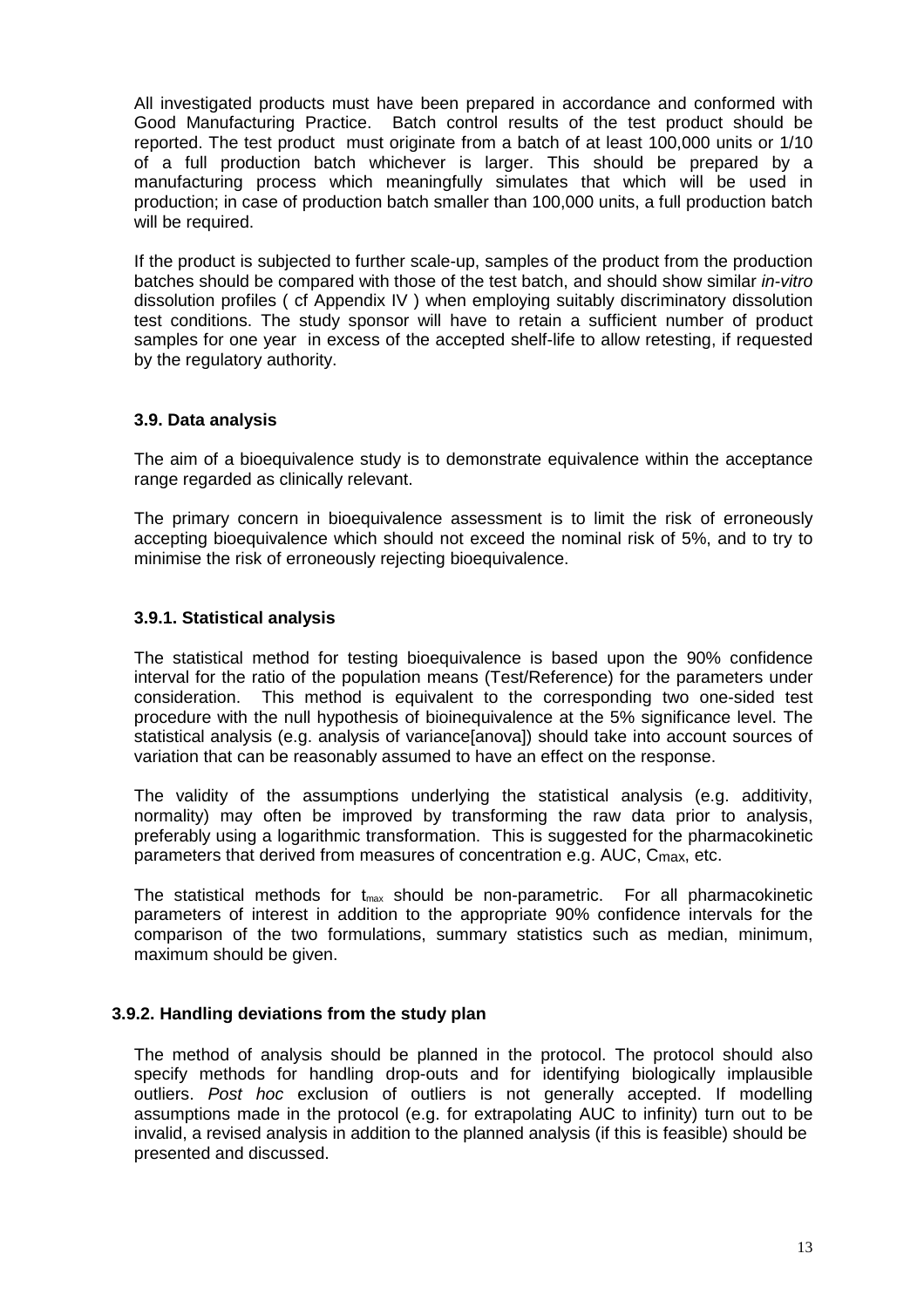#### **3.9.3. A remark on individual and population bioequivalence**

To date, most bioequivalence studies are designed to evaluate average bioequivalence. Experience with population and individual bioequivalence studies is limited. Therefore, no specific recommendation is given on this matter. However, studies with replicate design may be helpful for substance with highly variable absorption.

#### **3.10. In vitro dissolution complementary to a bioequivalence study**

The results of *in vitro* dissolution tests, obtained with the batches of test and reference products that were used in the bioavailability or bioequivalence study should be reported. These results should be reported as profiles of amount dissolved versus time for individual dosage units.

The specifications for the *in vitro* dissolution of the product should be derived from the dissolution profile of the batch that was found to be bioequivalent to the reference product and would be expected to be similar to those of the reference product.

For immediate release products, if the dissolution profile of the test product is dissimilar compared to that of the reference product and the in vivo data remain acceptable, the dissolution test method should be re-evaluated and optimised. In case that no discrimatory test method can be developed which reflects in vivo bioequivalence a different dissolution specification for the test product could be set.

#### **3.11. Reporting of results**

The report of a bioavailability or bioequivalence study (cf. Supplement lll) should give the complete documentation of its protocol, conduct and evaluation complying with GCP-rules. This implies that the authenticity of the whole of the report is attested by the signature of the study monitor. The responsible investigator(s) should sign for their respective sections of the report.

Names and affiliations of the responsible investigator (s), site of the study and period of its execution should be stated. The names and batch numbers of the products used in the study as well as the composition(s) of the test product(s) should be given. In addition the applicant may submit a signed statement, confirming the test product is the same as the one which is submitted for marketing authorisation.

All results should be clearly presented and should include data from subjects who eventually drop-out. Drop-out subjects and withdrawals should be fully documented and accounted for. The method used to derive the pharmacokinetic parameters from the raw data should be specified. The data used to estimate AUC should be reported. If pharmacokinetic models are used to evaluate the parameters the model and computing procedure used should be justified. Deletion of data should be justified.

All individual subject data should be given and individual plasma concentration/time curves presented on linear/linear, and log/linear scale. The analytical report should include the results for all standard and quality control samples as well. A representative number of chromatograms or other raw data should be included covering the whole concentration range for all, standard and quality control samples as well as the specimens analysed. The analytical validation report should be submitted as well. The statistical report should be sufficiently detailed to enable the statistical analyses to be repeated.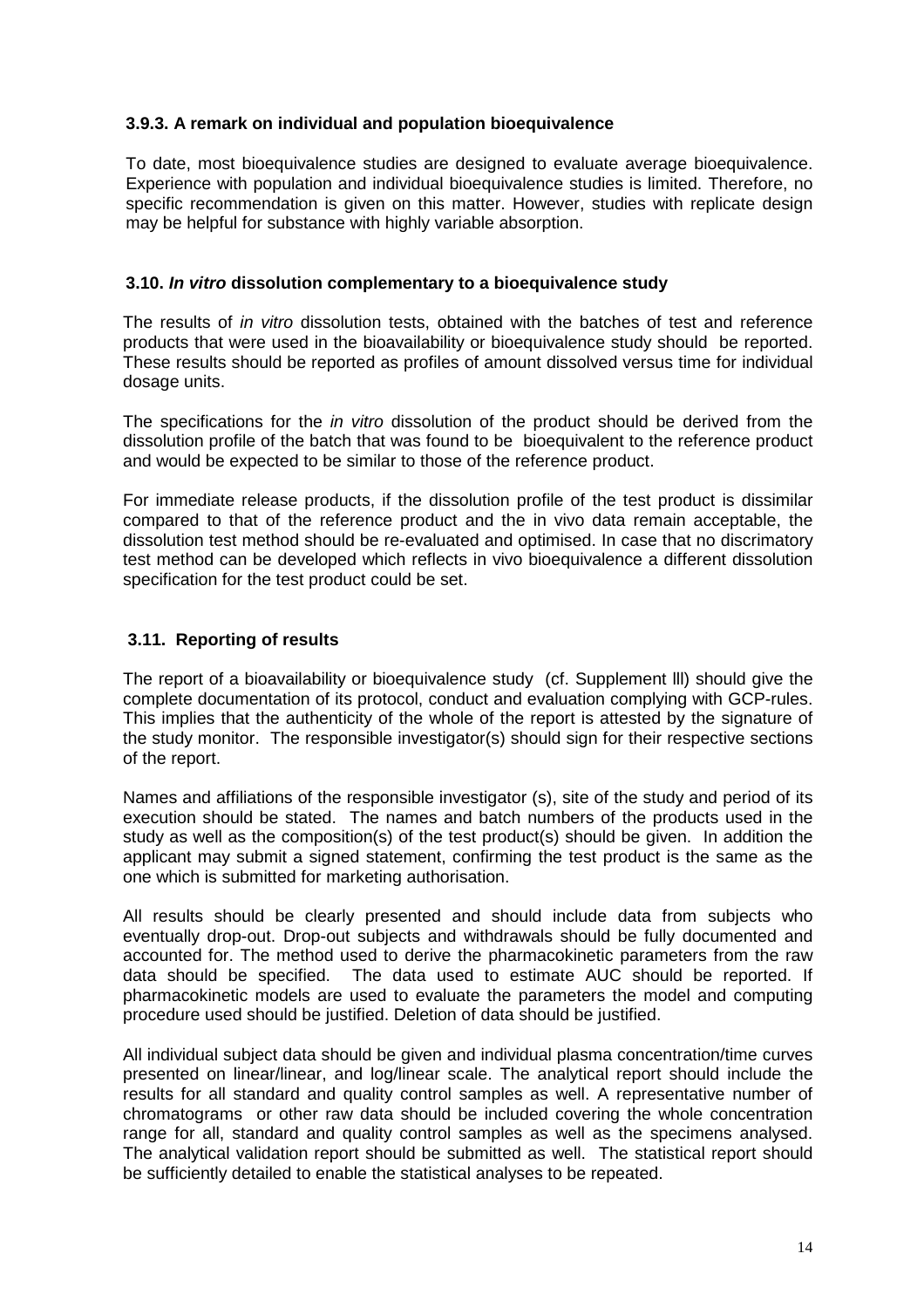## **4. APPLICATIONS FOR PRODUCTS CONTAINING NEW ACTIVE SUBSTANCES**

#### **4.1. Bioavailability**

In the case of new active substances (new chemical entitles) intended for systemic action the pharmacokinetic characterisation will have to include the determination of the systemic availability of the substance in its intended pharmaceutical form in comparison with intravenous administration .If this is not possible the bioavialability relative to a suitable oral solution or standardised suspension should be determined. In the case of a prodrug the intravenous reference solution should preferably be the therapeutic moiety.

#### **4.2. Bioequivalence**

The dosage recommendations for the market form of a new active substance should be validated by a comparative bioavailability study against the forms used in the clinical trials, especially those used in the dose finding studies, unless its absence can be justified by satisfactory in vitro data.

#### **5. APPLICATIONS FOR PRODUCTS CONTAINING APPROVED ACTIVE SUBSTANCES**

#### **5.1. Bioequivalence studies**

Bioequivalence is required if a product is intended to be substituted for an approved medicinal product.

Requirements for the demonstration of bioequivalence may vary with this type of product.

## **5.1.1. Oral Immediate Release Products with Systemic Action**

Bioequivalence studies should be performed for all immediate release products intended for systemic action unless, considering all of the following criteria, the applicant can establish that *in vitro* are sufficient to ensure bioequivalence.

As an example in vitro data alone would be acceptable if all of the following criteria are fulfilled, as follows:

- a. The active substance is known not to require special precautions with respect to precision and accuracy of dosing, e.g., it does not have a narrow therapeutic range;
- b. The pharmacokinetics are characterized by a pre-systemic elimination / first pass metabolism less than 70%; and linear pharmacokinetics within the therapeutic range;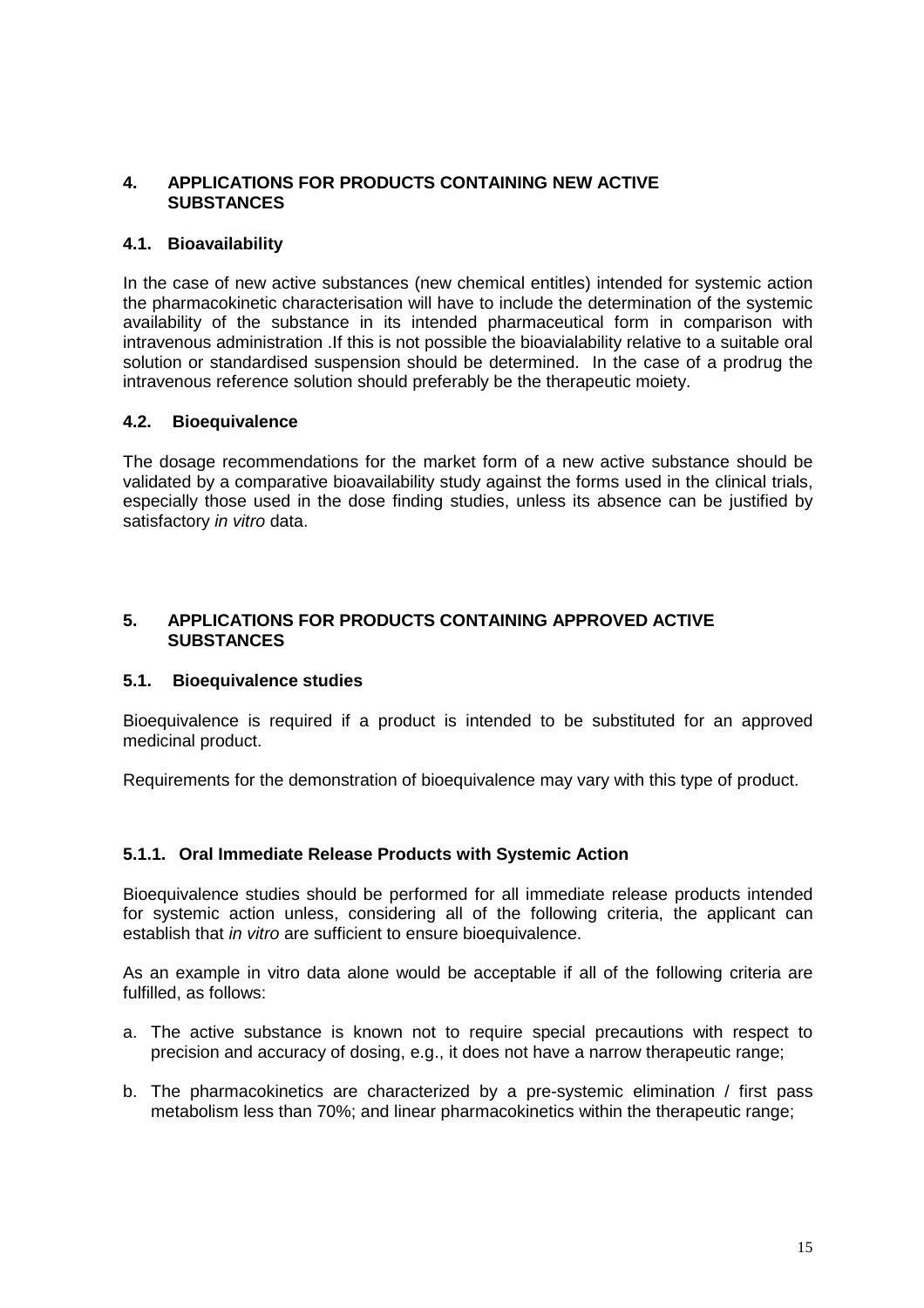- c. The drug is highly water soluble; i.e. the amount contained in the highest strength is dissolved in 250ml of each of three pharmacopeial buffers within the range oh pH 1 – 8 at 37°C (preferably at or about pH 1.0, 4.6, 6.8);
- d. The drug is highly permeable in the intestine, i.e. its extent of absorption is greater than 80%. Permeability of a drug substance can be determined by different methods, such as, in vivo (e.g.  $CaCO<sub>2</sub>$  cell cultures) and in situ (e.g. intestinal perfusion in animals). The choice of the method has to be justified by the applicant in terms of ability to predict the rate and extent of absorption in humans. Stability of the drug should be documented under various conditions typical for the gastrointestinal tract;
- e. The excipients included in the composition of the medicinal product are well established and no interaction with the pharmacokinetics of the active substance is expected.

In case an active substance qualifies for exemption, the excipients comply with criterion e) above, the method of manufacture of the finished product in relation with critical physicochemical properties of the active substance (e.g. particle size, polymorphism) should be adequately addressed and documented in the development pharmaceutics section of the dossier.

## **5.1.2. Oral Solutions**

If the product is an aqueous oral solution at time of administration containing the active substance in the same concentration and form as a currently approved medicinal product, not containing excipients that may effect gastrointestinal transit or absorption of the active substance, then a bioequivalence study is not required.

In those cases where an oral solution has to be tested against a solid dosage form (e.g. an oral solution is formulated to be equivalent to an existing tablet), a comparative bioavailability study will be required unless an exemption can be justified (see 5.1.1).

## **5.1.3. Non-Oral Immediate Release Forms with Systemic Action**

In general bioequivalence studies are required.

#### **5.1.4. Modified Release Dosage Form**

Requirements for bioequivalence studies in accordance with specific guidelines.

#### **5.1.5. Fixed Combination Product**

Combination products should be assessed with respect to the bioavailability and bioequivalence of individual active substance either separately or as an existing combination.

#### **5.1.6. Parenteral Formulations**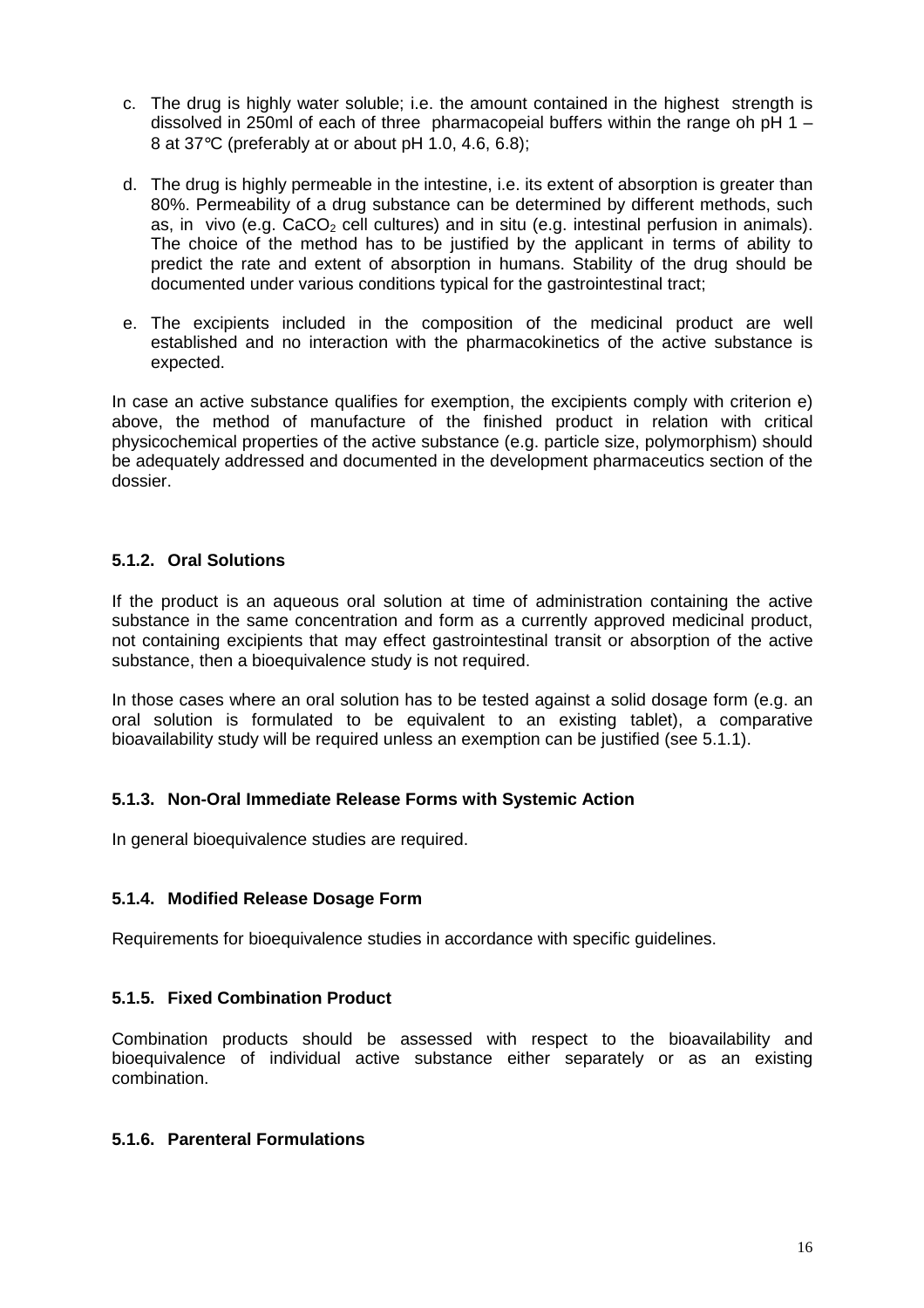The applicant is not required to submit a bioequivalence study if the product is to be administered as an intravenous solution containing the active ingredient in the same concentration as the currently authorised product.

In the case of other parenteral routes, e.g. intramuscular or subcutaneous, the product must be the same type of solution (aqueous or oily), contain the same concentration of the same active substance and the same or comparable excipients as the medicinal product currently approved for this exemption to apply.

#### **5.1.2 Gases**

If the product is a gas for inhalation a bioequivalence study is not required.

#### **5.1.3 Locally Applied Products**

For products for local use (after oral, nasal, ocular, dermal, rectal, vaginal, etc.) administration intended to act without systemic absorption the approach to determine bioequivalence based on systemic measurements is not applicable and pharmacodynamic or comparative clinical studies are in principle required (see specific Note for Guidance).

#### **5.2. In Vitro Dissolution**

Dissolution studies are required either as complementary (see 3.10) or surrogate to bioequivalence studies and must follow the guidance as laid out in Appendix IV. In the latter case similarity of dissolution profiles between test product and reference product based on discriminatory tests should be demonstrated (cf. Appendix IV).

#### **5.3. Variations**

If a product has been reformulated from the formulation originally approved or the manufacturing method has been modified by the manufacturer in ways that could be considered to impact on the bioavailability, a bioequivalence study is required, unless otherwise justified. Any justification presented should be based upon general considerations, e.g. as per 5.1.1, or on whether an acceptable in vivo/in vitro correlation has been established.

In cases where the bioavailability of the original product has been investigated and an acceptable correlation between in vivo performance and in vitro dissolution rate has been established, the requirements for bioequivalence can be waived if the dissolution rate in vitro of the new product is similar with that of the already approved medicinal product under the same test conditions as used to establish the correlation. In all other cases bioequivalence studies have to be performed.

For variations of the innovator's product the reference product for the bioequivalence and dissolution studies is usually that authorised under the current formula, manufacturing method, packaging etc. and this is tested against product manufactured in line with the proposed changes.

When variations to an essentially similar product is made in the reference product for the bioequivalence study should be the innovator's product.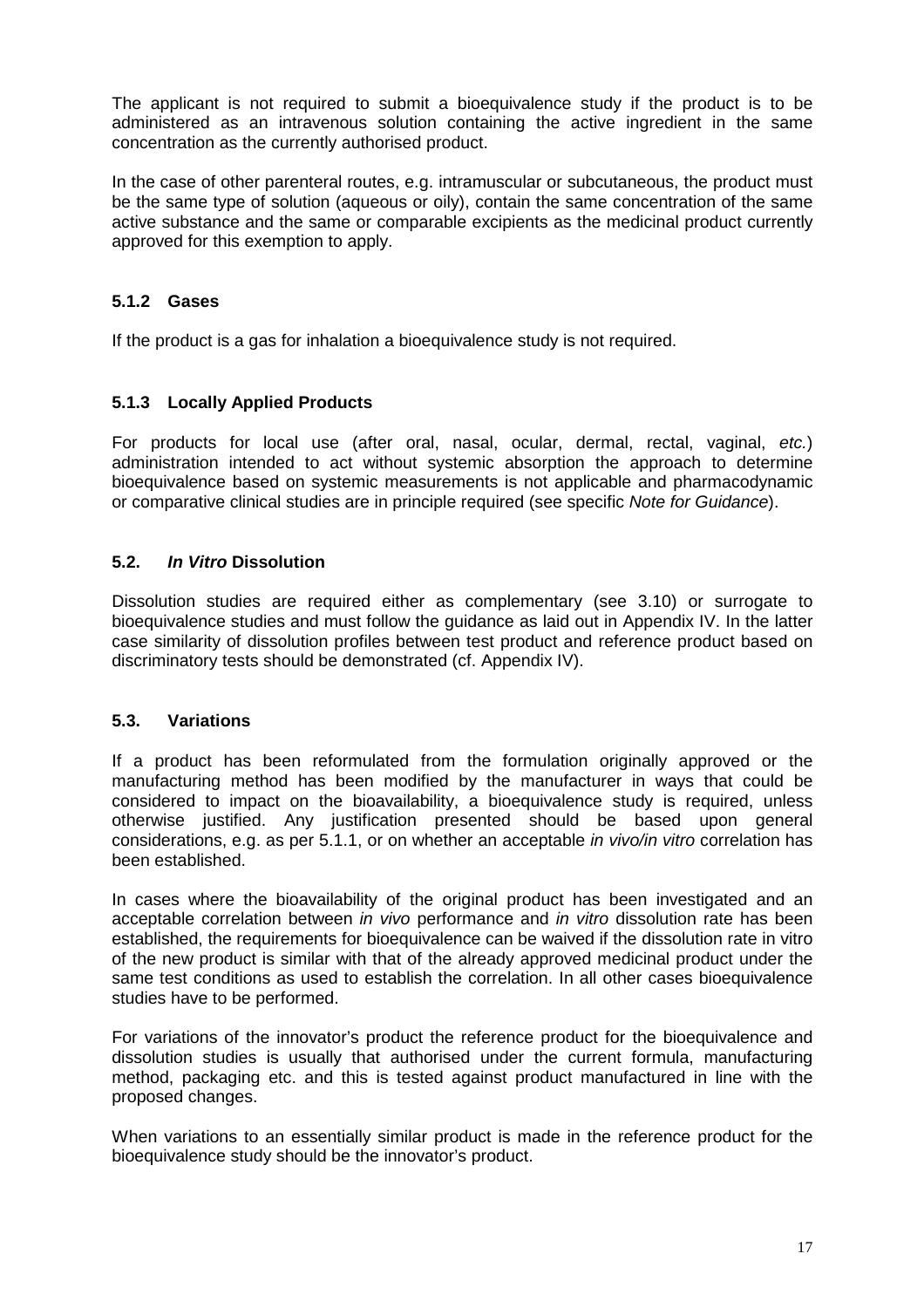#### **5.4. Dose Proportionality in Oral Dosage Form**

If a new application concerns several strengths of the active substance only one bioequivalence study with the highest strength is necessary (unless a lower strength is chosen for reasons of safety) provided that the pharmaceutical products are manufactured by the same manufacturer, at the same manufacturing site and **all** of the following conditions hold:

- Pharmacokinetics have shown to be linear over the therapeutic dose range;
- The qualitative composition of the different strengths is the same:
- The ratio between active substance and the excipients is the same, or, in the case of preparations containing a low concentration of the active substance, the ratio between the excipients is the same;
- The dissolution profile should be similar under identical conditions for the additional strength of the batch used in the bioequivalence study.

If a new strength is applied for on the basis of an already approved medicinal product, and all of the stated conditions hold then a bioequivalence study is not necessary.

#### **5.5. Suprabioavailability**

If a suprabioavailabity is found, i.e. if the new product displays a bioavailabilty appreciably larger than the approved product, reformulation to a lower dosage strength should be performed. The biopharmaceutical development should be reported and a final comparative bioavailabilty study of the reformulated new product with the old approved product should be submitted.

In case reformulation is not carried out the dosage recommendations for suprabioavailable product will have to be supported by clinical studies is different from the reference product. Such a pharmaceutical product should not be accepted as therapeutic equivalent to the existing reference product and if marketing authorisation is obtained the new product may be considered as a new reference product.

To avoid confusion for both prescribers and patients, it is recommended that the name of the suprabioavailable product precludes confusion with the older approved product.

Suprabioavailable products cannot claim "essential similarity" (see section 2.5) with the innovator product.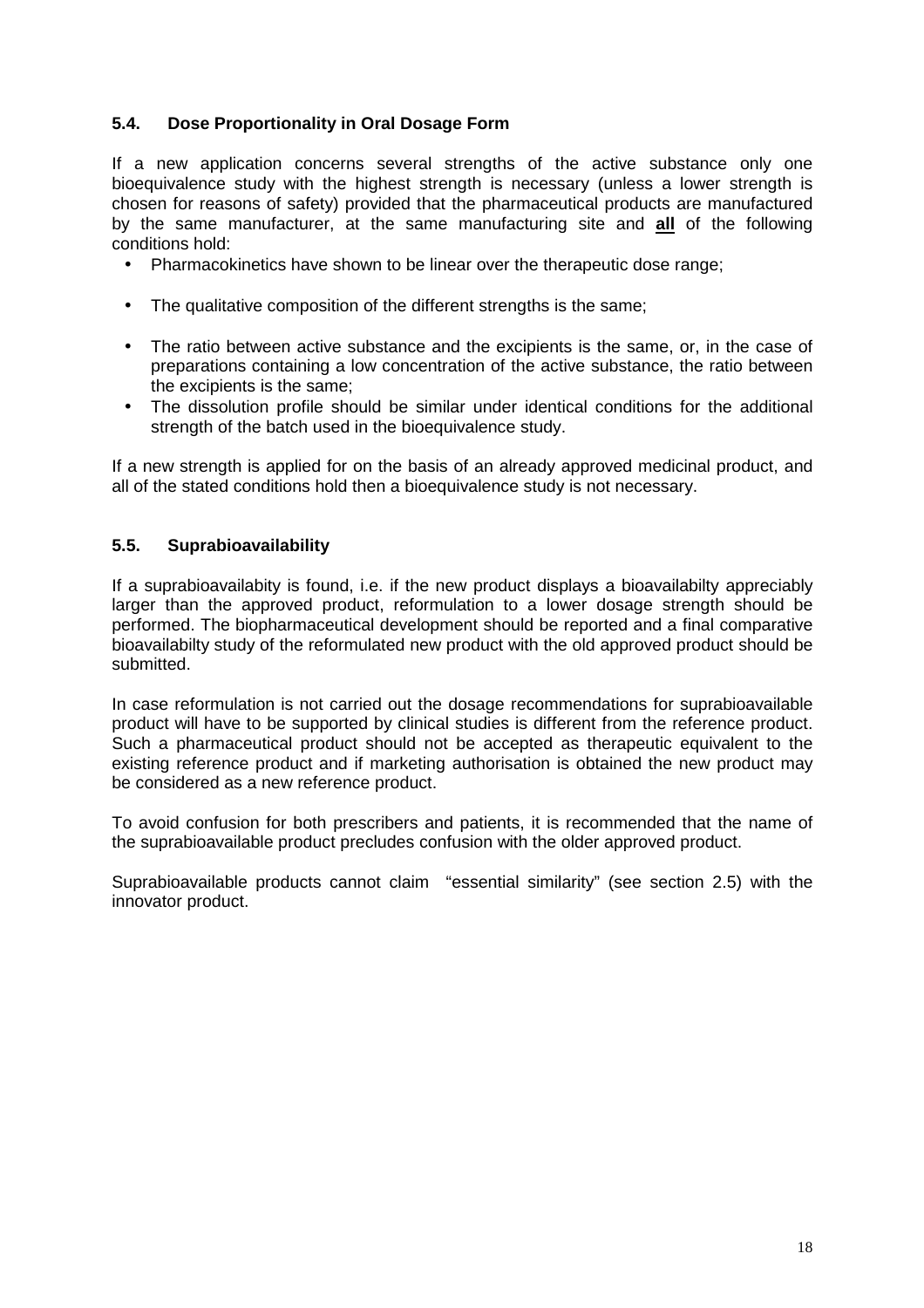#### **APPENDIX I**

#### **Therapeutic Equivalents**

Therapeutic equivalents contain the same active substance or therapeutic moiety and, when administered clinically, show the same efficacy/safety as the medicinal product whose efficacy and safety are established (cf 2.6.).

Accordingly, therapeutically equivalent products refer to products which are identical, similar or related to "innovator" or "pioneer" medicinal products. Related products cover pharmaceutical alternatives, of which differences from pharmaceutical equivalents with respect to the dosage form (i.a), the chemical form (i.b), the strength (ii.) are considered to be medically meaningless.

- i) Generally, therapeutic equivalents consist of Bioequivalent forms:
	- either pharmaceutical equivalents (essentially similar medicinal products),
	- or, sometimes, pharmaceutical alternatives differing in :
		- a) the dosage form (e.g. capsules vs. tablets),
		- b) other chemical forms (e.g. the salt or ester) of the same therapeutic moiety, provided that evidence is supplied that such differences do not induce changes in pharmacokinetics, pharmacodynamics and/or in toxicity which could be clinically meaningful (i.e. theophylline and aminophylline).
- ii) Therapeutic equivalence may also include pharmaceutical equivalents or alternatives showing suprabioavailability if a comparative bioavialability study has shown that the product in question after dose adjustment displays the same bioavailability as the corresponding innovator product.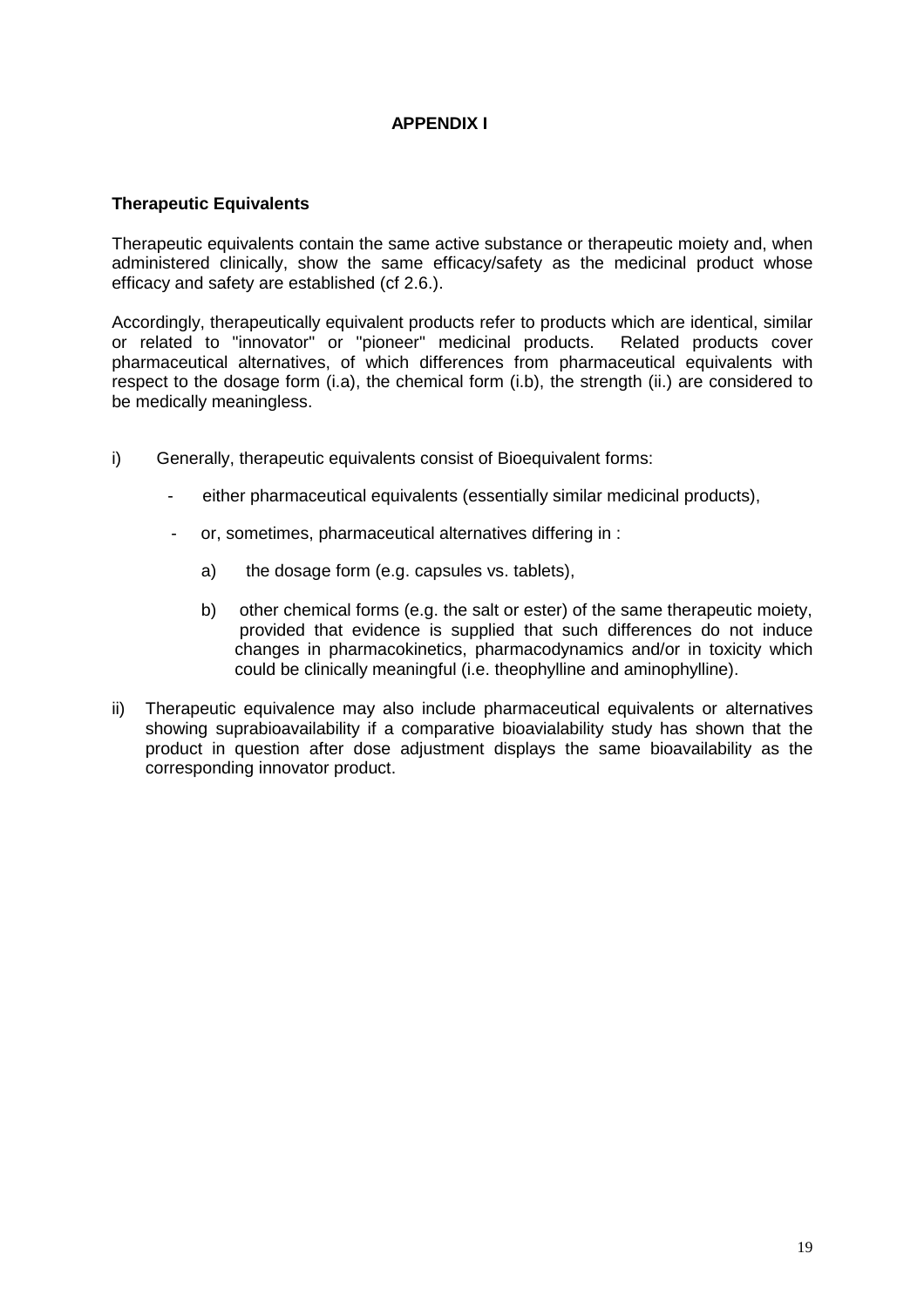## **APPENDIX ll**

# **Explanation of the symbols in paragraph 3.6**

| $C_{\text{max}}$ : | maximal plasma concentration;                                                                       |
|--------------------|-----------------------------------------------------------------------------------------------------|
| $C_{\text{min}}$ : | minimal plasma concentration;                                                                       |
| $C_{\text{av}}$ :  | average plasma concentration;                                                                       |
| $t_{\text{max}}$ : | time passed since administration at which the plasma concentration<br>maximum occurs;               |
| $AUC_t$ :          | area under the plasma concentration curve from administration to<br>time t;                         |
| $AUC_{\leq}$ :     | AUC extrapolated to infinite time;                                                                  |
| $AUC_r$ :          | AUC during a dosage interval in steady state;                                                       |
| MRT:               | mean residence time;                                                                                |
| $Ae_i$ :           | cumulative urinary excretion from administration until time t;                                      |
| Ae∝:               | cumulative urinary excretion extrapolated to infinite time;                                         |
| dAe/dt:            | urinary excretion rate;                                                                             |
| $t_{1/2}$ :        | plasma concentration half-life.                                                                     |
| Fluctuation:       | $(C_{\text{max}}-C_{\text{min}})/C_{\text{av}}$ or $(C_{\text{max}}-C_{\text{min}})/C_{\text{max}}$ |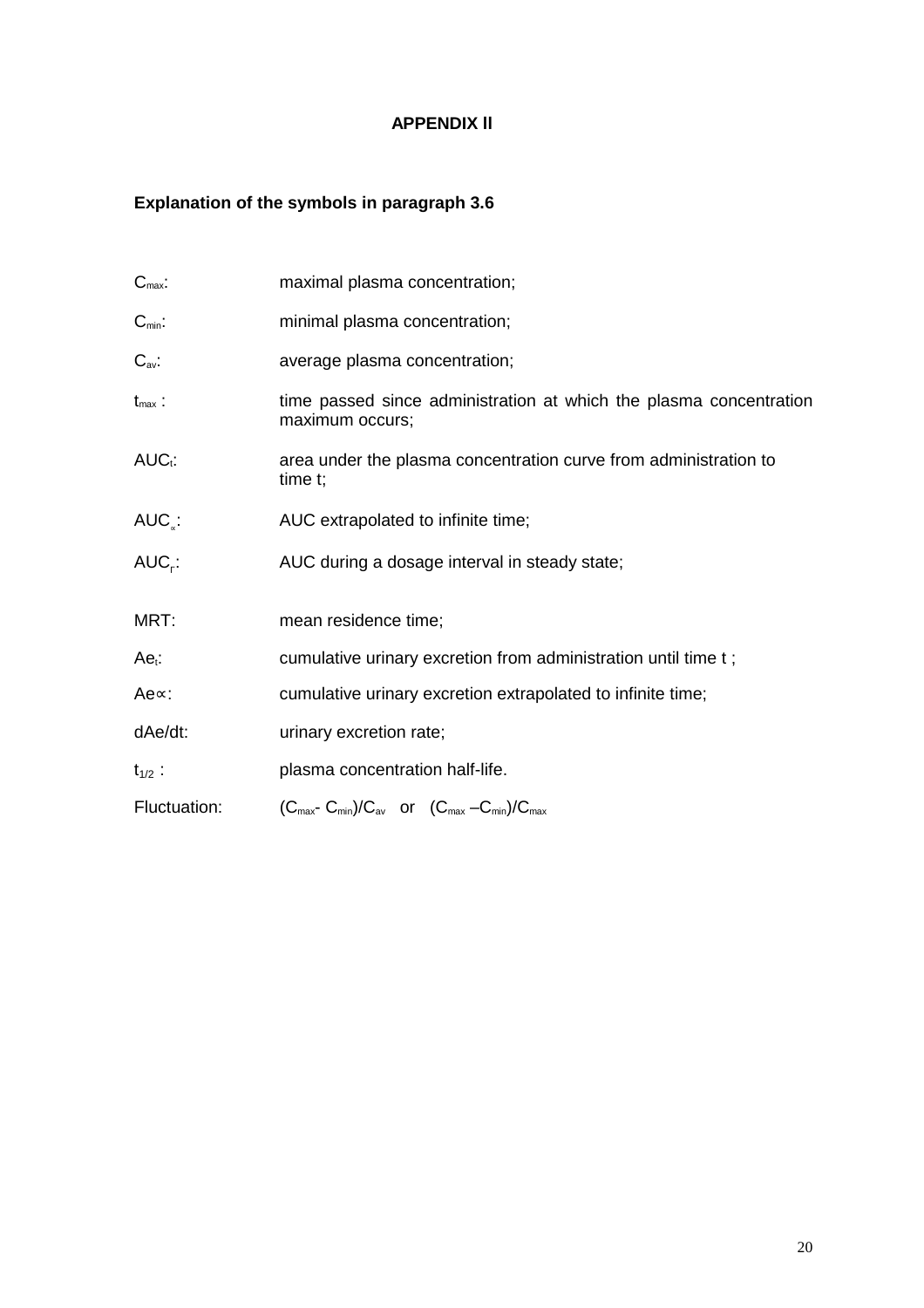#### **APPENDIX IlI**

#### **Acceptance criteria for Bioequivalence Studies**

The pharmacokinetic characteristics to be tested, the procedure for testing and the acceptance ranges should be stated beforehand in the protocol.

In studies to determine average bioequivalence the accepted ranges for the main characteristics are :

**AUC-ratio:** The 90% confidence interval for this measure of relative bioavailability should lie within an acceptance range of 0.80 -1.25. In case of an especially narrow therapeutic range the acceptance range may need to be tightened.

> In rare cases (e.g. highly variable drugs) a wider acceptance range may be acceptable if it is based on sound clinical justification.

- **Cmax-ratio:** This measure of relative bioavailability may be more variable than e.g. the AUC-ratio, and a wider acceptance range may be acceptable. The range used should be justified in the protocol taking into account safety and efficacy considerations.
- $t_{max}$ -diff: Statistical evaluation of  $t_{max}$  only makes sense if there is a clinically relevant claim for rapid release or action or signs for a relation to adverse effects. The non-parametric 90% confidence interval for this measure of relative bioavialability should lie within a clinically determined range.
- **Others:** For others(see 3.6) pharmacokinetic parameters (e.g. C<sub>min</sub>, Fluctuation,  $t_{1/2}$ , etc) considerations analogous to those for AUC,  $C_{\text{max}}$  or  $t_{\text{max}}$  apply.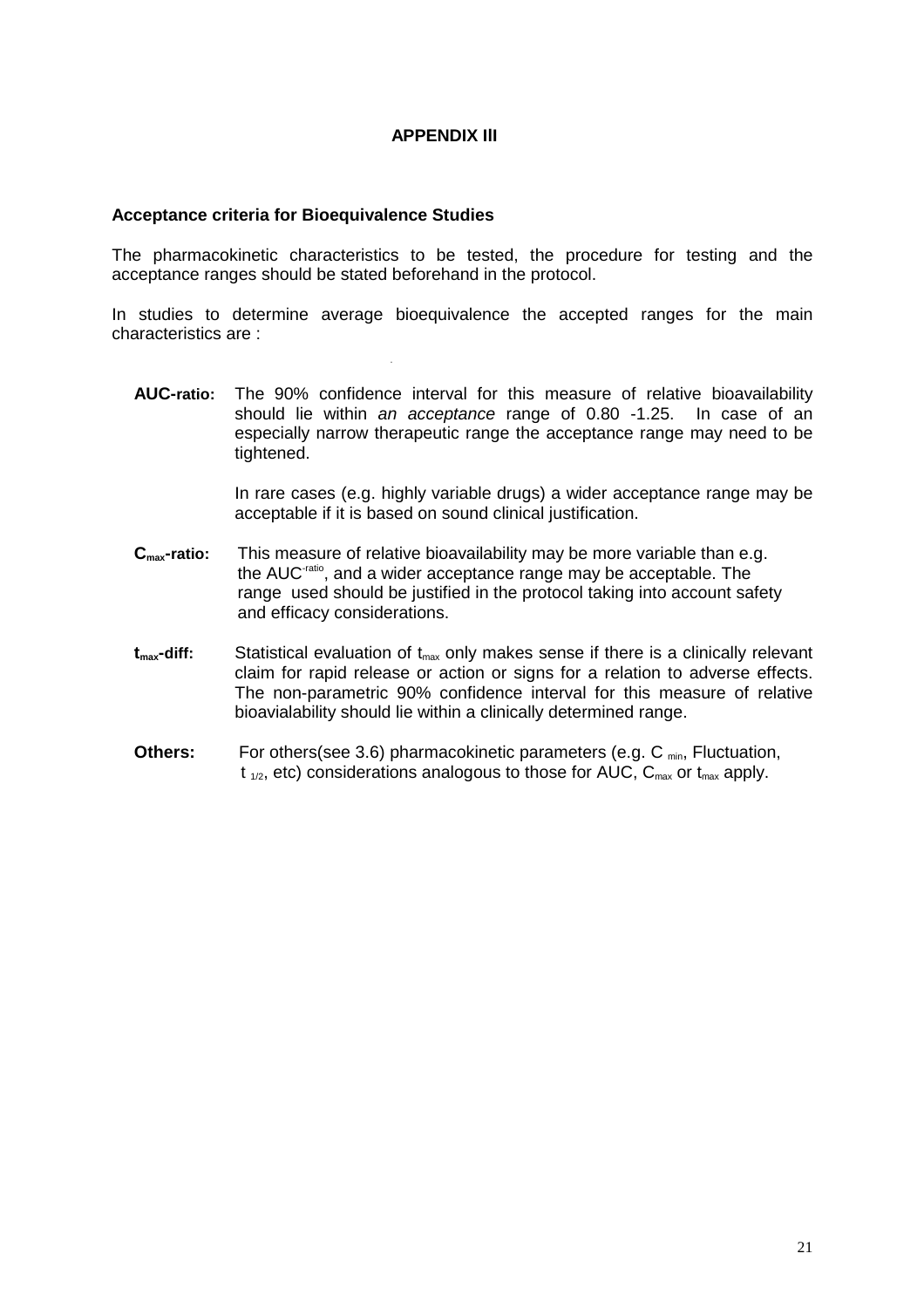#### **APPENDIX lV**

#### **Dissolution Testing**

A medicinal product is composed of drug substance and excipients and the proportion between them, the type of excipients and the manufacturing method of the final product are chosen based in both the content, the physicochemical and the bulk properties of the drug and on its absorption properties. Taken as a whole this gives each product certain dissolution characteristics.

During the development of a medicinal product, a dissolution test is used as a tool to identify formulation factors that are influencing and may have a crucial effect on the bioavailability of the drug. As soon as the composition and the manufacturing process are defined, a dissolution test is used in the quality control of scale – up and and of production batches to ensure both batch-to-batch consistency and that the dissolution profiles remain similar to those pivotal clinical trial batches. Furthermore, a dissolution test can be used to support the bioavailability of a new drug product, the bioequivalence of an essentially similar product or variations.

Therefore, dissolution studies can serve several purposes:

- To get information on the test batches used in bioavailability / bioequivalence studies and pivotal clinical studies to support specification for routine quality control.
- To be used as a tool in quality control to demonstrate consistency in manufacture.
- To get information on the reference product used in the bioavailability / bioequivalence studies and pivotal clinical studies.
- To help to ascertain similarity between different formulations of a drug substance (variations and new, essentially similar products included) and the reference medicinal product.

The test methodology should be in accordance with compendial accordance unless shown to be unsatisfactory. Alternative methods can be considered when justified that these are discriminatory and able to differentiate between batches with acceptable and nonacceptable performance of the product in vivo.

If a drug is considered highly soluble it is reasonable to expect that it will not cause any bioavailability problems if besides the dosage system is rapidly dissolved in the physiological pH-interval expected after product administration. A bioequivalence study may in those situations be waived based on no case history of bioavailability problems and similarity of dissolution profiles which are based on discriminatory testing, provided that the other exemption criteria in 5.1.1 are met. The similarity should be justified by dissolution profiles, covering at least three time points, attained at three different buffers (normally pH range 1- 7.4 ; in cases where it is considered necessary pH range 1-8).

In the case of a drug or excipients that is sensitive to pH, profiles from only two buffer systems are required.

If a drug is considered to have a low solubility and a high permeability the rate limiting step for absorption may be drug dissolution. This is also the case when one or more of the excipients are controlling the release and the subsequent dissolution step of the drug. In those cases a variety of test conditions is recommended and adequate sampling should be performed until either 90% of the drug is dissolved or an asymptote is reached. Knowledge of dissolution properties under different conditions e.g pH, agitation, ionic strength, surfactants, viscosity, osmotic pressure is important since the behaviour of the solid system in vivo may be critical for the drug dissolution independent of the physico-chemical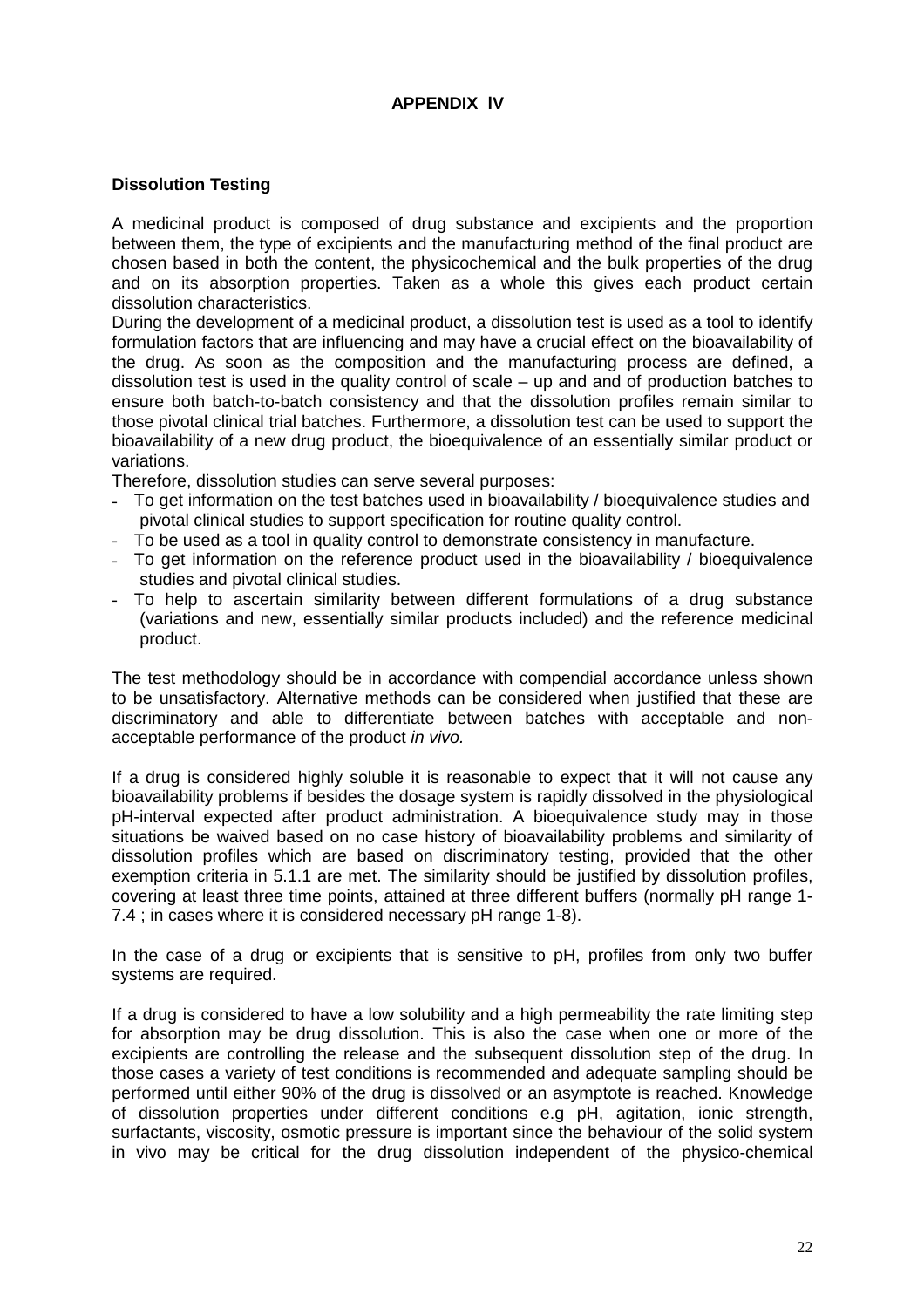properties of the active substance. An appropriate experimental statistical design may be used to investigate the critical parameters and for the optimisation of such conditions.

The similarity of the profiles may be compared by model-independent or model-dependent methods e.g by linear regression of the percentage dissolved at specified time points, by statistical comparison of the parameters of the Weibull function or by calculating a similarity factor e.g. the one defined below :

$$
f_2 = 50 \cdot \log \left( \frac{100}{\sqrt{\frac{\frac{t-n}{\sum [R(t) - T(t)]^2}}{1 + \frac{t-1}{n}}}} \right)
$$

In this equation  $f_2$  is the similarity factor, n is the number of time points, R(t) is the mean percent drug dissolved of e.g. a reference product, and T(t) is the mean percent drug dissolved of e.g a test product.

The evaluation of similarity is based on the conditions of

- A minimum of three time points
- 12 individual values for every time point
- not more than one mean value of >85% dissolved
- that the standard deviation of the mean should be less than 10% from the second to last time point

An  $f_2$  value between 50 and 100 suggests that the two dissolution profiles are similar. In cases where more than 85% of the drug are dissolved within 15 minutes, dissolution profiles may be accepted as similar without further mathematical evaluation.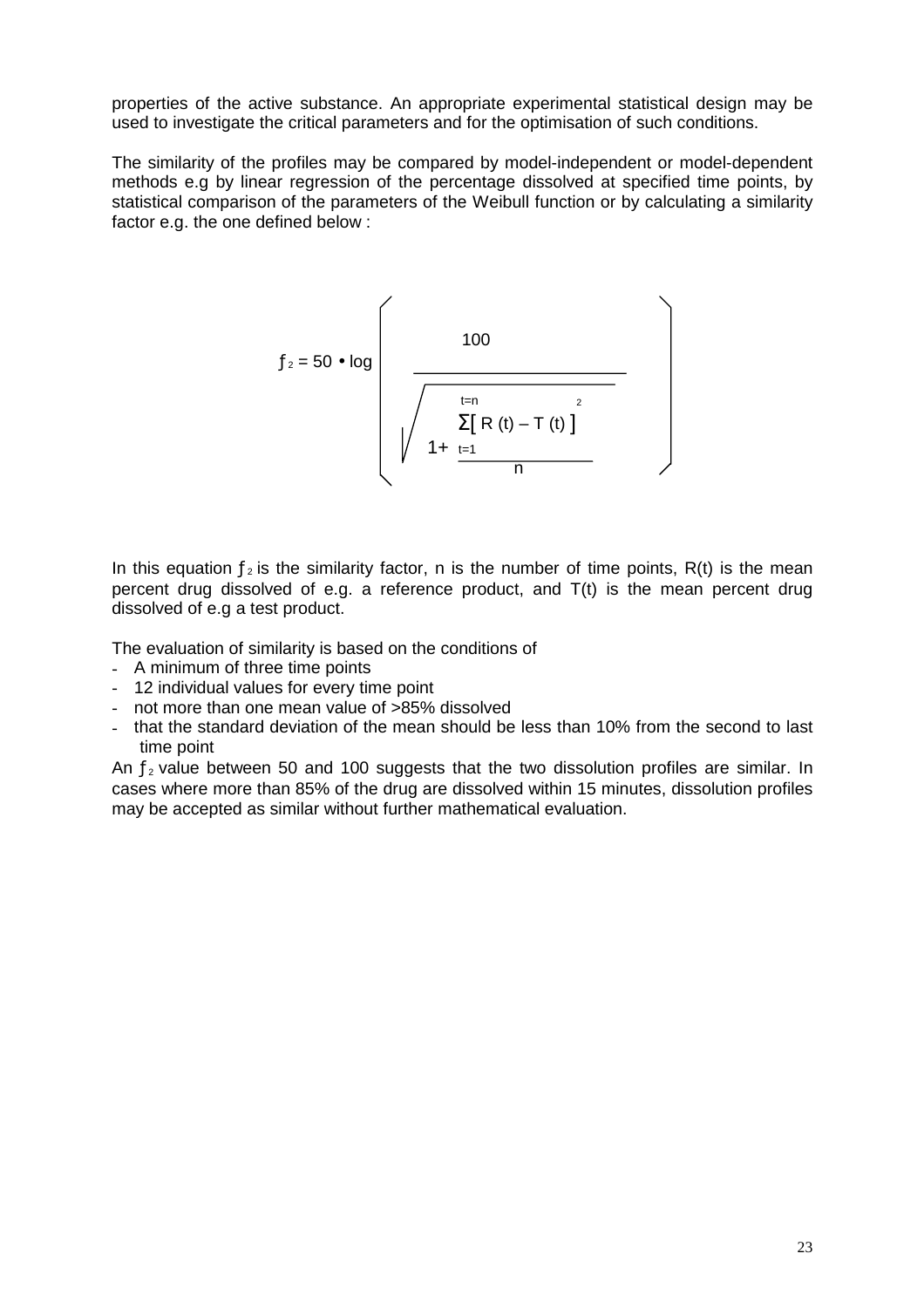## **SUPPLEMENT l (a)**

## Metropolitan Life Insurance Company Standards for Men and Women

#### MEN\*

| Height (cm) <sup>**</sup> | <b>Small Frame</b> | Medium Frame  | Large Frame   |
|---------------------------|--------------------|---------------|---------------|
| 157                       | $58.1 - 60.6$      | $59.4 - 64.0$ | $62.6 - 68.0$ |
| 160                       | $59.0 - 61.7$      | $60.3 - 64.9$ | $63.5 - 69.4$ |
| 163                       | $59.9 - 62.6$      | $61.2 - 65.8$ | $64.4 - 70.8$ |
| 165                       | $60.8 - 63.5$      | $62.1 - 67.1$ | $65.3 - 72.6$ |
| 168                       | $61.7 - 64.4$      | $63.0 - 68.5$ | $66.2 - 74.4$ |
| 170                       | $62.6 - 65.8$      | $64.4 - 69.9$ | $67.6 - 76.2$ |
| 173                       | $63.5 - 67.1$      | $65.8 - 71.2$ | $68.9 - 78.0$ |
| 175                       | $64.4 - 68.5$      | $67.1 - 72.6$ | $70.3 - 79.8$ |
| 178                       | $65.3 - 69.9$      | $68.5 - 73.9$ | $71.7 - 81.6$ |
| 180                       | $66.2 - 71.2$      | $69.9 - 75.3$ | $73.0 - 83.5$ |
| 183                       | $67.6 - 72.6$      | $71.2 - 77.1$ | $74.4 - 85.3$ |
| 185                       | $68.9 - 74.4$      | $72.6 - 78.9$ | $76.2 - 87.1$ |
| 188                       | $70.3 - 76.2$      | $74.4 - 80.7$ | $78.0 - 89.4$ |
| 191                       | $71.7 - 78.0$      | $75.7 - 82.6$ | $79.8 - 91.6$ |
| 193                       | $73.5 - 79.8$      | $77.6 - 84.8$ | $82.1 - 93.9$ |
|                           |                    |               |               |

\* Metropolitan table published March 1, 1983

\*\* Weights at ages 25 – 59 years based on lowest mortality. Weight in kilograms according to frame ( in indoor clothing weighing 2.3 kg, shoes with 2.5 cm heels. )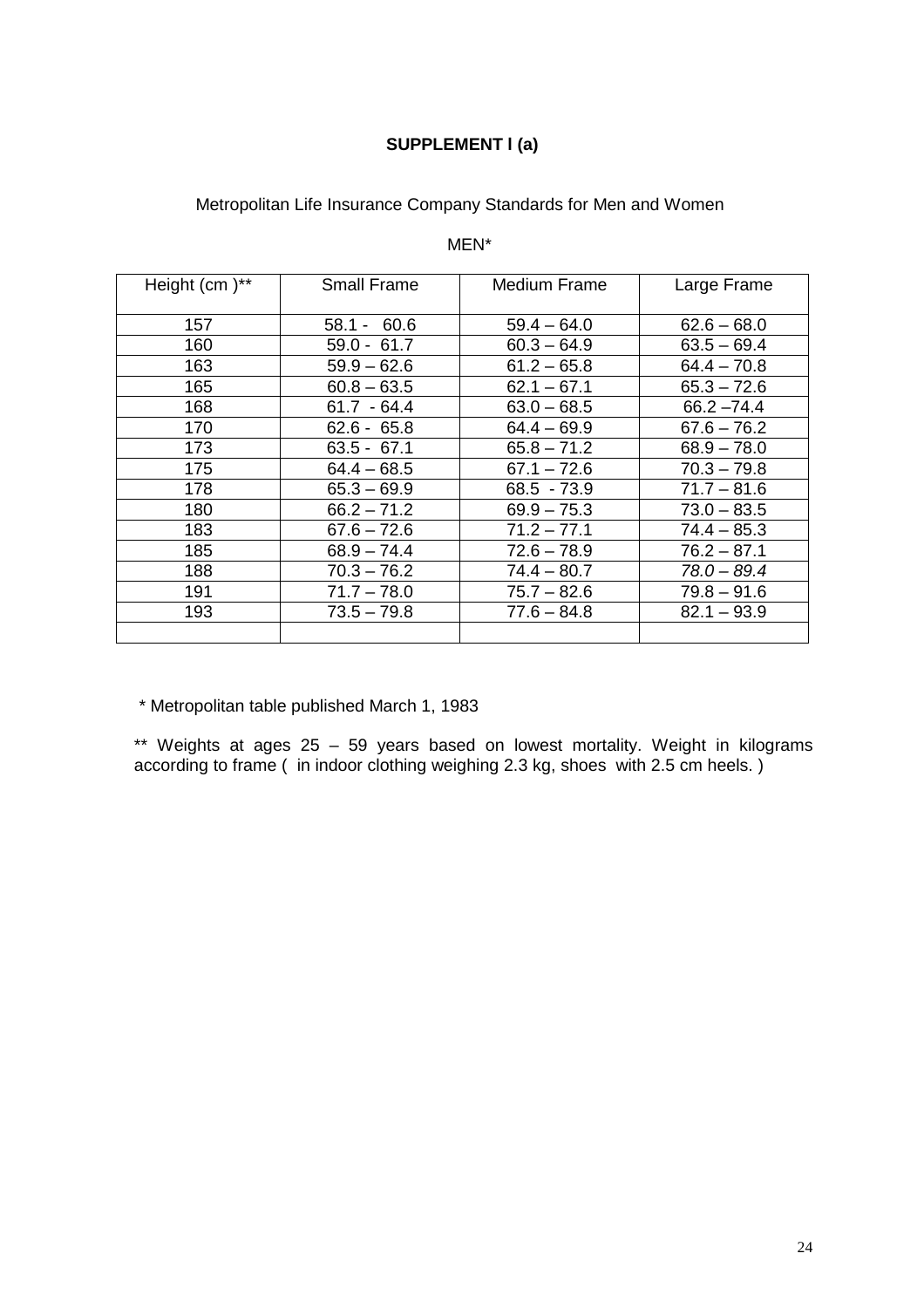#### **SUPPLEMENT l (b)**

#### WOMEN\*

| Height (cm)** | <b>Small Frame</b> | <b>Medium Frame</b> | Large Frame   |
|---------------|--------------------|---------------------|---------------|
|               |                    |                     |               |
| 150           | $46.7 - 51.3$      | $50.3 - 55.8$       | $54.4 - 60.8$ |
| 152           | $47.2 - 52.2$      | $51.3 - 57.2$       | $55.3 - 62.1$ |
| 155           | $48.1 - 53.5$      | $52.2 - 58.5$       | $56.7 - 63.5$ |
| 157           | $49.0 - 54.9$      | $53.5 - 59.9$       | $58.1 - 64.9$ |
| 160           | $50.3 - 56.2$      | $54.9 - 61.2$       | $59.4 - 66.7$ |
| 163           | $51.7 - 57.6$      | $56.2 - 62.6$       | $60.8 - 68.5$ |
| 165           | $53.1 - 59.0$      | $57.6 - 64.0$       | $62.1 - 70.3$ |
| 168           | $54.4 - 60.3$      | $69.0 - 65.3$       | $63.5 - 72.1$ |
| 170           | $55.8 - 61.7$      | $60.3 - 66.7$       | $64.9 - 73.9$ |
| 173           | $57.2 - 63.0$      | $61.7 - 68.0$       | $66.2 - 75.7$ |
| 175           | $58.5 - 64.4$      | $63.0 - 69.4$       | $67.6 - 77.1$ |
| 178           | $59.9 - 65.8$      | $64.4 - 70.8$       | $68.9 - 78.5$ |
| 180           | $61.2 - 67.1$      | $65.8 - 72.1$       | $70.3 - 79.8$ |
| 183           | $62.6 - 68.5$      | $67.1 - 73.5$       | $71.7 - 81.2$ |
|               |                    |                     |               |

\* Metropolitan table published March 1, 1983

\*\* Weights at ages 25 – 59 years based on lowest mortality. Weight in kilograms according to frame ( in indoor clothing weighing 1.4 kg, shoes with 2.5 cm heels. )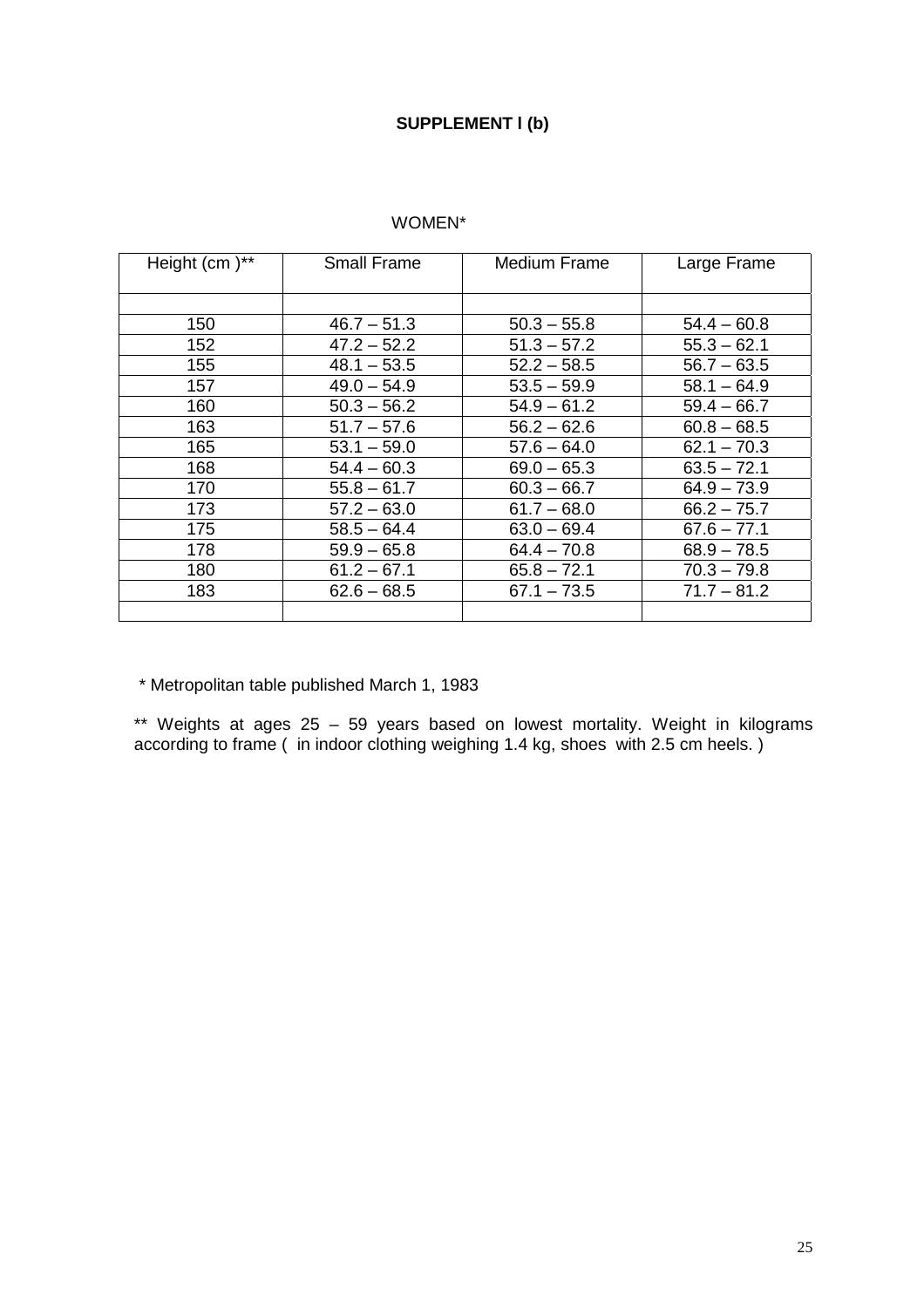#### **SUPPLEMENT ll**

Suggested Clinical Laboratory Tests For Bioequivalence Study

- Renal Function Test
- Liver Function Test
- Blood Glucose
- Complete Blood Count
- Serology (HIV, Hep B) : Optional
- Pregnancy Test : If necessary
- 12- Lead Electrocardiogram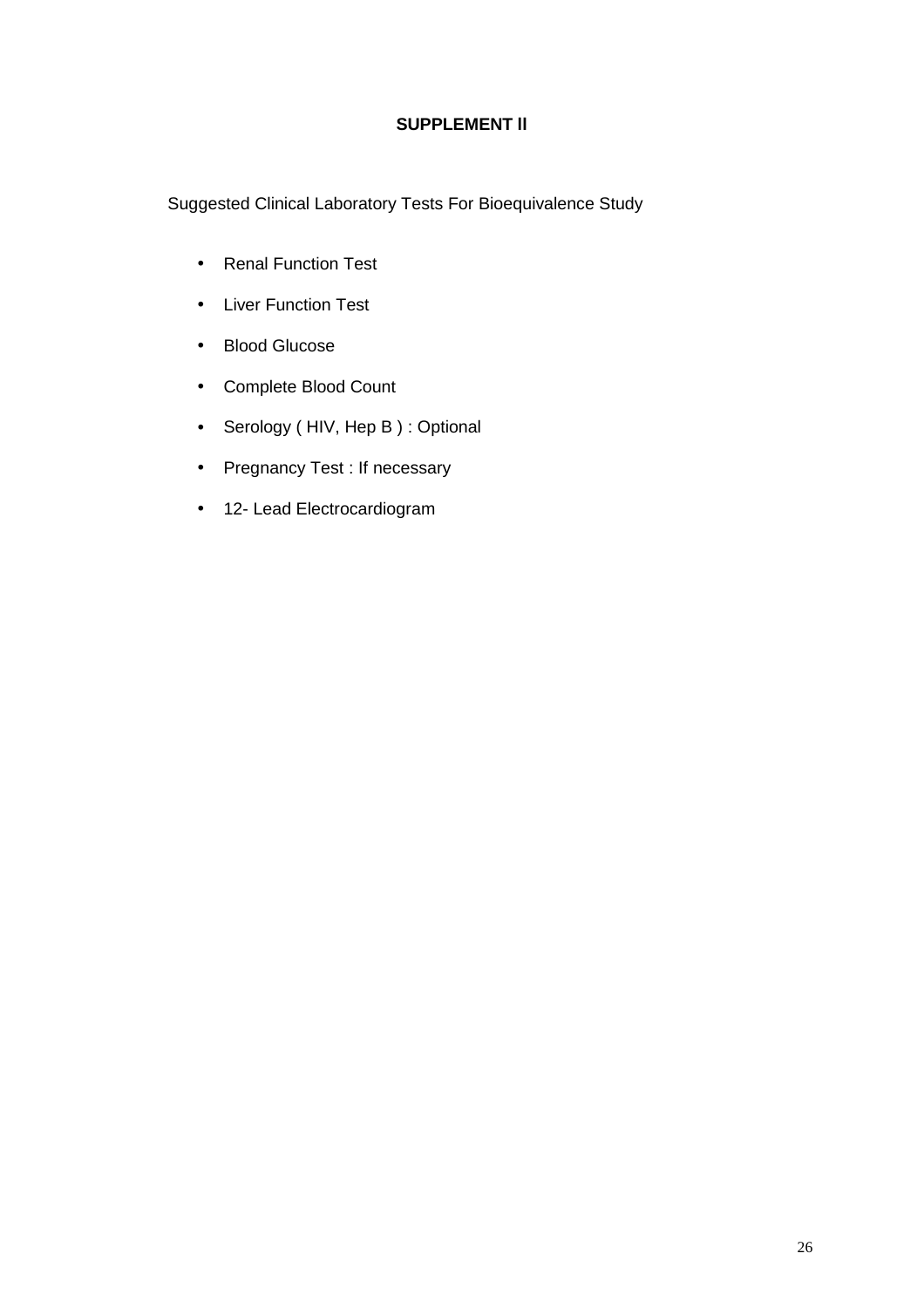#### **APPENDIX SUPPLEMENT lll**

#### BIOEQUIVALENCE STUDY REPORTING FORMAT

Study tittle

Name of sponsor

Name and address of clinical laboratory

Name and address of analytical laboratory

Dates of clinical study (start, completion)

Signature Page Name of Principal and Clinical Investigator(s) Signature and date

List of other study personnel

Study Protocol **Introduction** Study Objective Study treatments Study methods Reference and Test Product Information Name, Batch Number, Batch size (test product), formulation, active ingredient, amount of active ingredient and expiry date.

Clinical and Safety Records

Assay Methodology and Validation Assay method description Validation procedure and results

Pharmacokinetic Parameters and Tests Definition and calculations Figures and Tables

Statistical Analyses

Results and discussion

**Conclusions** 

**Appendices** Study Protocol Informed Consent Form Letter of Approval of Institutional Review Board/Independent Ethical Committee

#### **HELPFUL POINTER FOR THE CONDUCT OF BIOEQUIVALENCE STUDIES**